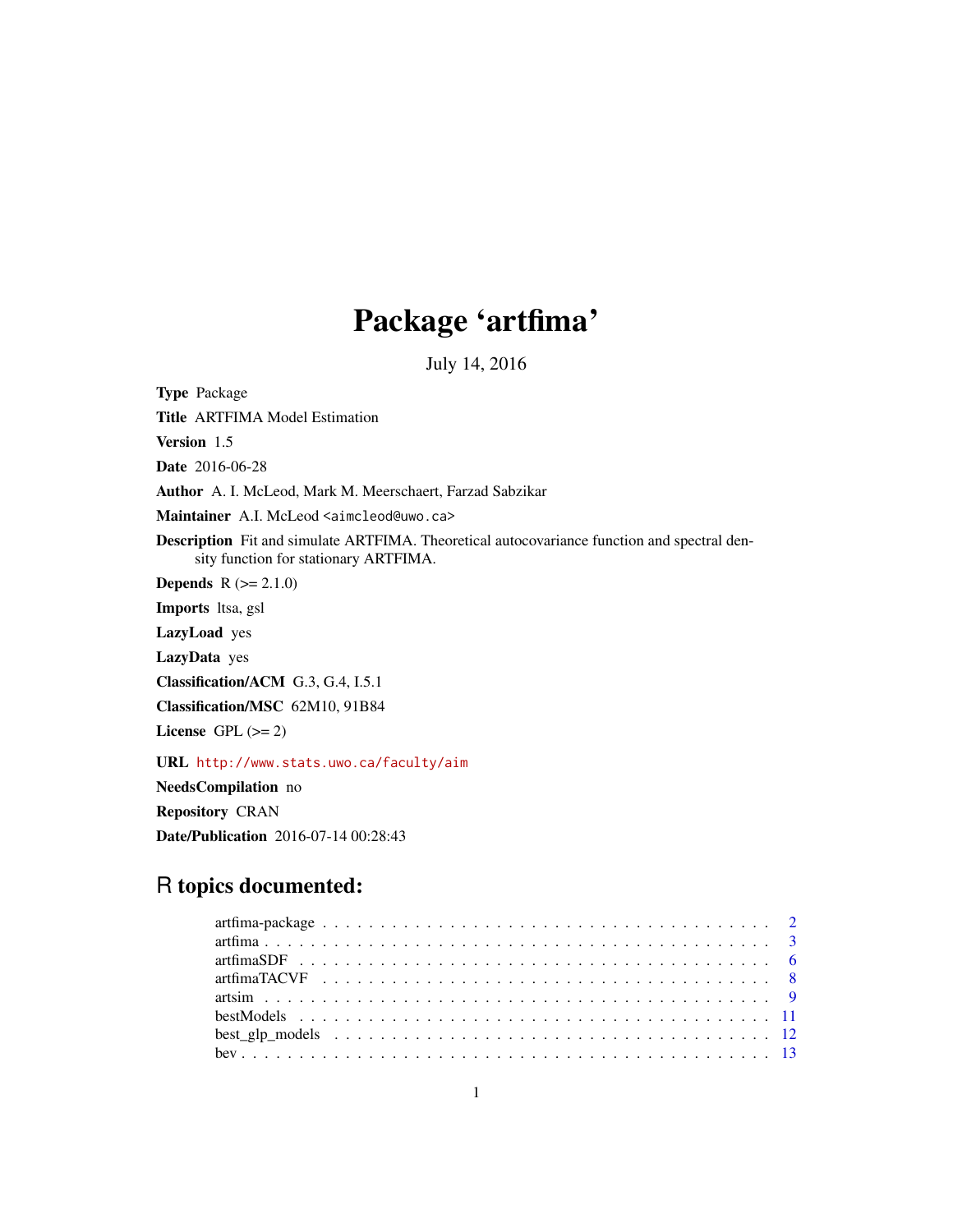## <span id="page-1-0"></span>2 artfima-package

| Index | 28 |
|-------|----|
|       |    |
|       |    |
|       |    |
|       |    |
|       |    |
|       |    |
|       |    |
|       |    |
|       |    |
|       |    |
|       |    |
|       |    |

artfima-package *ARTFIMA Model Estimation*

## Description

Fit and simulate ARTFIMA. Theoretical autocovariance function and spectral density function for stationary ARTFIMA.

#### Details

| Package:            | artfima                                                                                               |
|---------------------|-------------------------------------------------------------------------------------------------------|
| Type:               | Package                                                                                               |
| Title:              | <b>ARTFIMA Model Estimation</b>                                                                       |
| Version:            | 1.5                                                                                                   |
| Date:               | 2016-06-28                                                                                            |
| Author:             | A. I. McLeod, Mark M. Meerschaert, Farzad Sabzikar                                                    |
| Maintainer:         | A.I. McLeod <aimcleod@uwo.ca></aimcleod@uwo.ca>                                                       |
| Description:        | Fit and simulate ARTFIMA. Theoretical autocovariance function and spectral density function for stati |
| Depends:            | $R (= 2.1.0)$                                                                                         |
| Imports:            | ltsa, gsl                                                                                             |
| LazyLoad:           | yes                                                                                                   |
| LazyData:           | yes                                                                                                   |
| Classification/ACM: | G.3, G.4, I.5.1                                                                                       |
| Classification/MSC: | 62M10, 91B84                                                                                          |
| License:            | $GPL (=2)$                                                                                            |
| URL:                | http://www.stats.uwo.ca/faculty/aim                                                                   |
|                     |                                                                                                       |

Index of help topics:

| Periodogram      | Periodogram                           |  |  |  |
|------------------|---------------------------------------|--|--|--|
| SB <sub>32</sub> | Turbulent flow data from Station SB32 |  |  |  |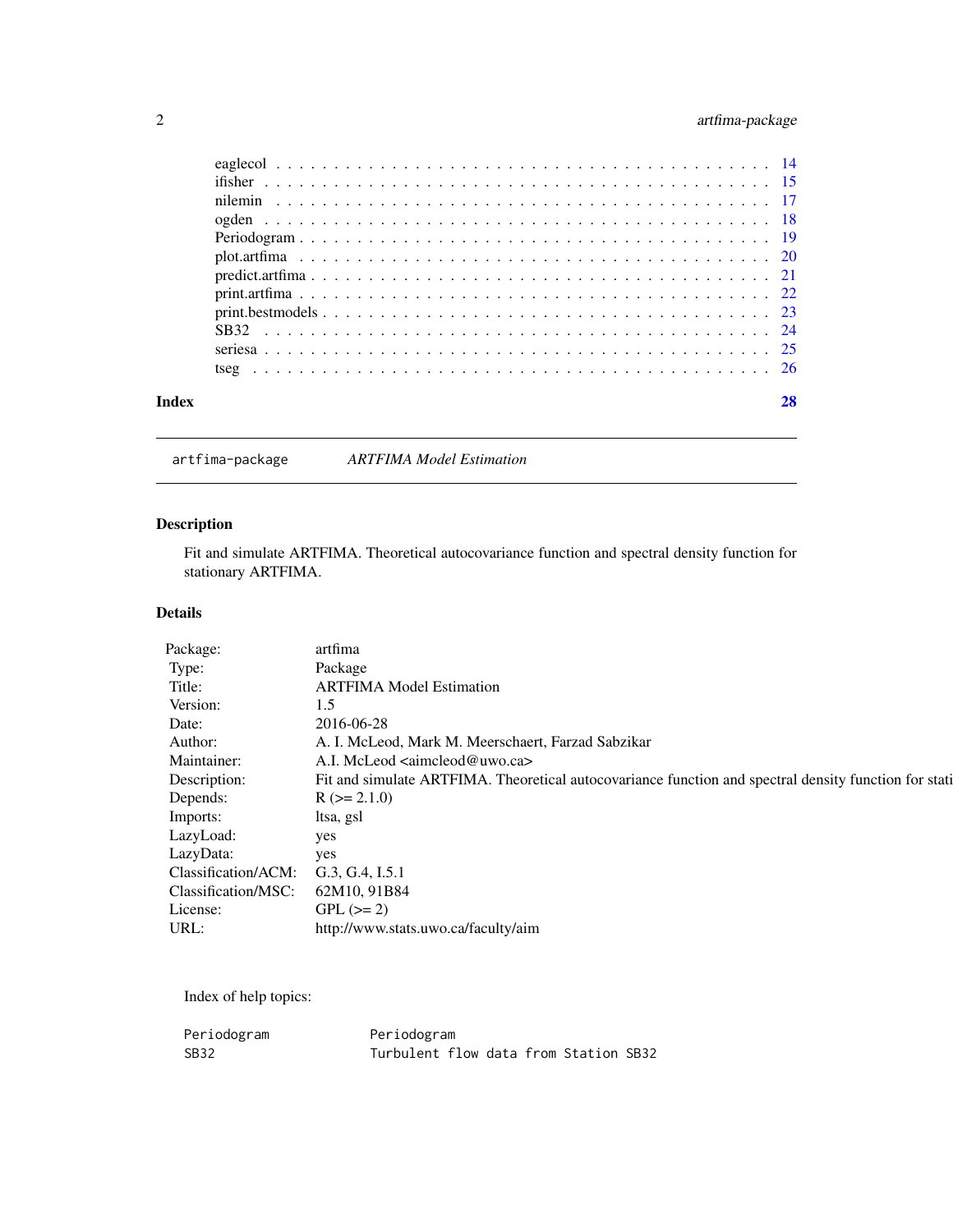#### <span id="page-2-0"></span>artfima and the state of the state of the state of the state of the state of the state of the state of the state of the state of the state of the state of the state of the state of the state of the state of the state of th

| artfima          | MLE for ARTFIMA model                         |
|------------------|-----------------------------------------------|
| artfima-package  | ARTFIMA Model Estimation                      |
| artfimaSDF       | Computation of theoretical spectral density   |
|                  | function (SDF)                                |
| artfimaTACVF     | Autocovariance function of ARTFIMA            |
| artsim           | Simulation of stationary ARTFIMA              |
| bestModels       | Best BIC Models                               |
| best_glp_models  | Best AIC/BIC Models for Specified GLP         |
| bev              | Beveridge Wheat Price Index, 1500 to 1869     |
| eaglecol         | Tree-ring indicies for Douglas Fir, Colorado, |
|                  | $1107 - 1964.$                                |
| ifisher          | Information matrix for ARTFIMA                |
| nilemin          | Nile Annual Minima, 622 AD to 1284 AD         |
| ogden            | Mean Annual St. Lawrence Riverflow            |
| plot.artfima     | Plot Method for "arfima" Object               |
| predict.artfima  | Predict method for artfima                    |
| print.artfima    | Print Method for "arfima" Object              |
| print.bestmodels | Print Method for "bestmodels" Object          |
| seriesa          | Series A from Box and Jenkins                 |
| tseg             | Simulate Some Time Series Models of Interest  |

## Author(s)

A. I. McLeod, Mark M. Meerschaert, Farzad Sabzikar Maintainer: A.I. McLeod <aimcleod@uwo.ca>

## References

TBA

## See Also

[ltsa](#page-0-0)

## Examples

artfima(rnorm(100))

<span id="page-2-1"></span>artfima *MLE for ARTFIMA model*

## Description

Maximum likelihood estimation of the ARTFIMA model as well as the edge cases ARIMA and ARFIMA. Exact MLE and Whittle approximate MLE are implemented.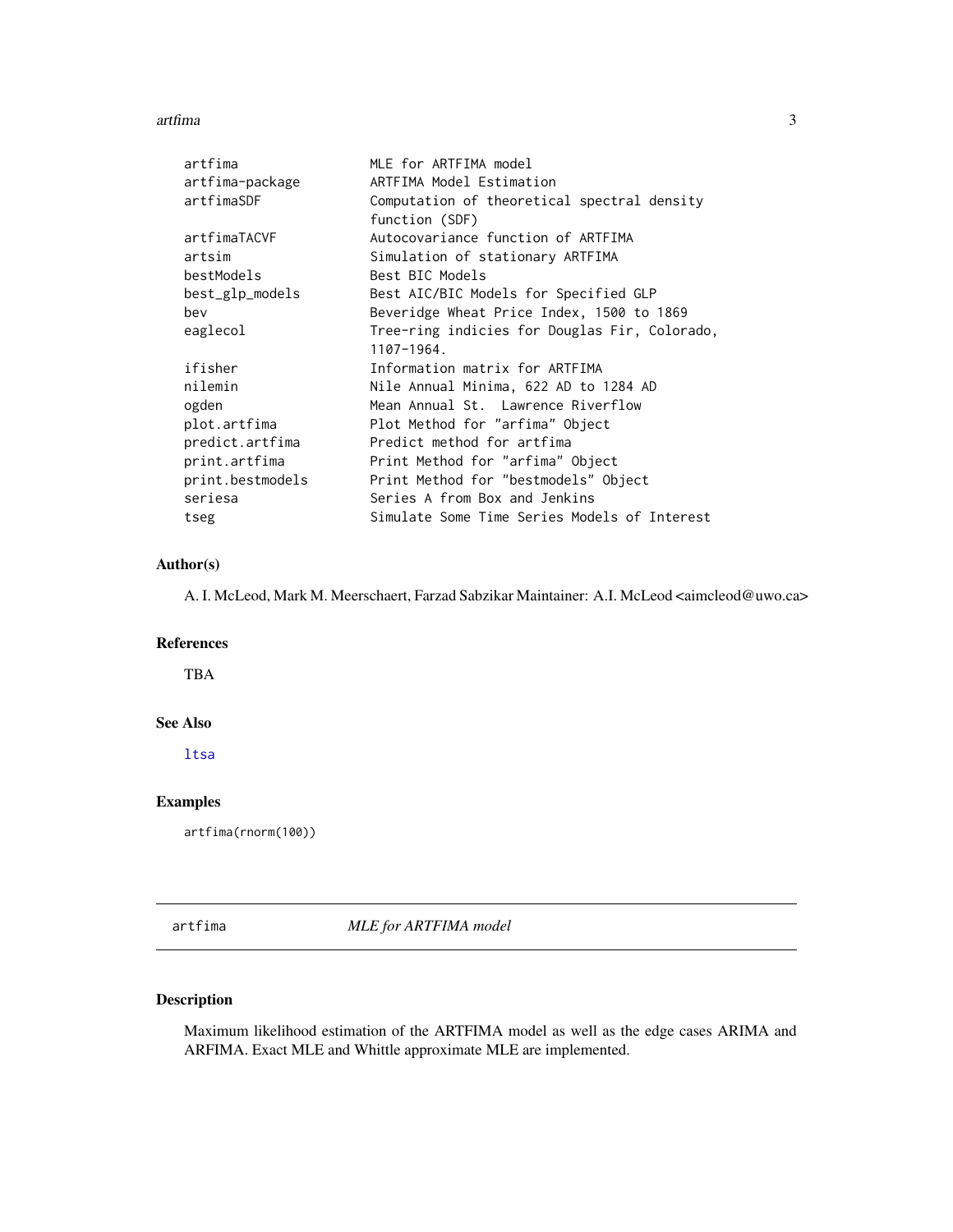#### Usage

```
artfima(z, glp = c("ARTFIMA", "ARTFIMA", "ARTAMA"), arimaOrder = c(0, 0, 0),likAlg = c("exact", "White"), fixd = NULL, b0 = NULL,
        lambdaMax = 3, dMax = 10
```
#### Arguments

| Z.         | time series data                                                                                                                                                                                                                                                                  |
|------------|-----------------------------------------------------------------------------------------------------------------------------------------------------------------------------------------------------------------------------------------------------------------------------------|
| glp        | general linear process type: ARTFIMA, ARFIMA or ARMA.                                                                                                                                                                                                                             |
| arimaOrder | $c(p, D, q)$ , where p is the AR order, D is the regular difference parameter and q is<br>the MA order.                                                                                                                                                                           |
| likAlg     | "exact" or "Whittle" or "Whittle2"                                                                                                                                                                                                                                                |
| fixd       | only used with ARTFIMA, default setting fixd=NULL means the MLE for the<br>parameter d is obtained other if fixed=d0, where d0 is a numeric value in the<br>interval $(-2, 2)$ the d parameter in ARTFIMA is fixed at this value while the<br>remaining parameters are estimated. |
| b0         | initial estimates - use only for high order AR models. See Details and Example.                                                                                                                                                                                                   |
| lambdaMax  | ARTFIMA boundard setting - upper limit for lambda                                                                                                                                                                                                                                 |
| dMax       | ARTFIMA boundard setting - absolute magnitude for d. See Note and Example                                                                                                                                                                                                         |

#### Details

The ARFIMA and ARIMA are subsets or edge-cases of the ARTFIMA model. The likelihood and probability density function for these models is defined by the multivariate normal distribution. The log-likelihood, AIC and BIC are comparable across models. When the Whittle MLE algorithm is used, the final log-likelihood is obtained by plugging this estimates into the exact log-likelihood.

The argument b0 is provided for fitting for fitting high order AR models with ARTFIMA. That is  $ARTFIMA(p,0,0)$  when p is large. This fitting is best done by fitting values with  $p=1,2,...,p$  max. For p>1, set b0 equal to c(ans\$b0, 0), where ans is the output from artfima for the p-1 order model. An example is given below. This technqiue is used by bestModels with  $q=0$  and  $p>3$ .

## Value

A lengthy list is produced. A terse summary is provided by the associated print method.

#### Note

Note: ARTFIMA parameters d and lambda on the boundary. The output from this function is normally viewed using the print method that has been implemented for class artfima. Check this output to see if any of the estimates are on the boundary. This may happen with the lambda or d parameter estimates in ARTFIMA. Another famous case is with the MA(1) models. Often when this happens the model is not statistically adequate because it is too parsimonious or otherwise misspecified. For example an  $AR(1)$  instead of an  $MA(1)$ . See the R code for artfima if you wish to change the boundary limits set on the parameters - only for researchers not recommended otherwise.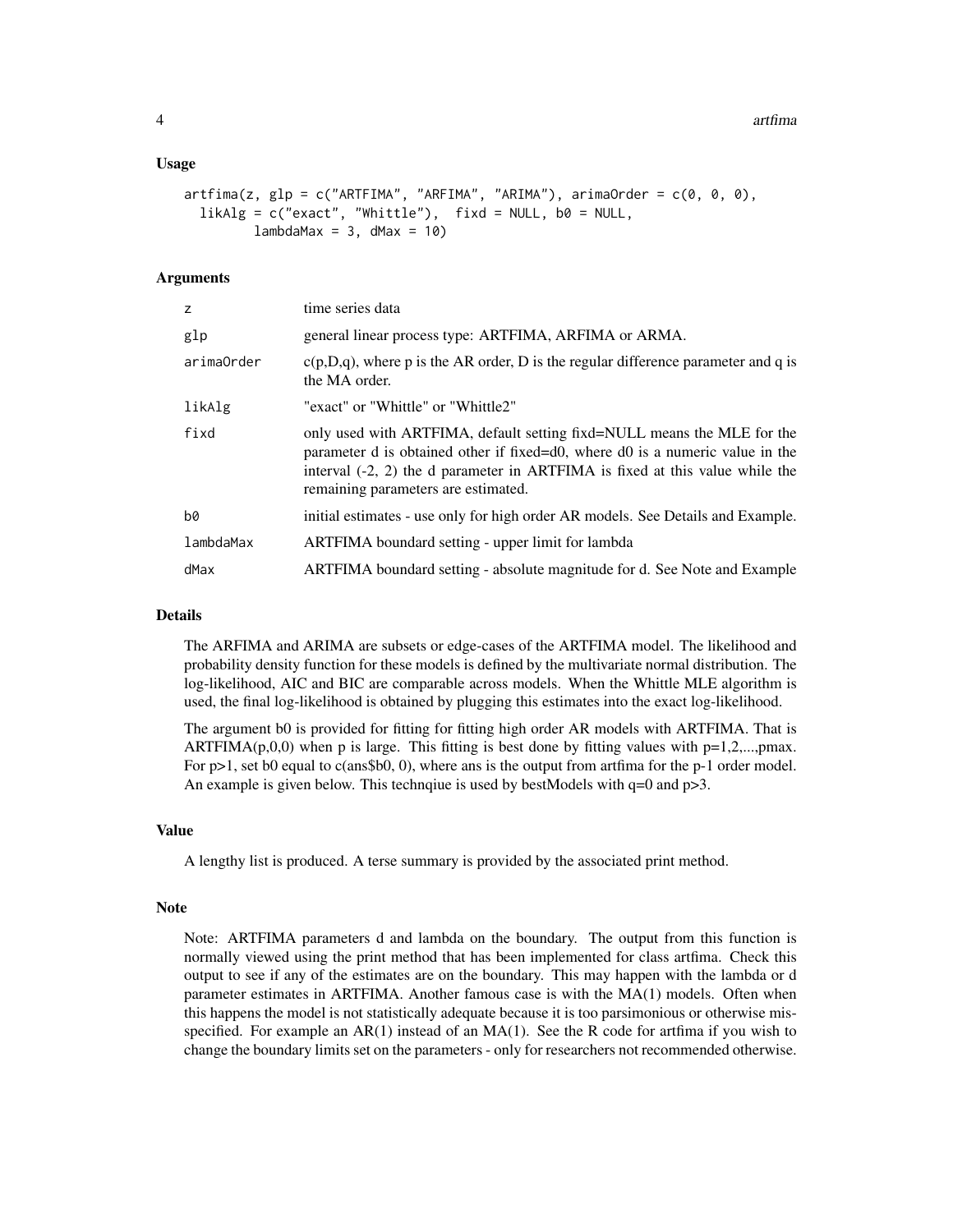#### <span id="page-4-0"></span>artfima **5**

#### Author(s)

A. I. McLeod, aimcleod@uwo.ca

#### References

McLeod, A.I., Yu, Hao and Krougly, Z. (2007). Algorithms for Linear Time Series Analysis: With R Package. Journal of Statistical Software 23/5 1-26.

#### See Also

[bestModels](#page-10-1)

```
artfima(Nile) #Nile is a built in dataset in R
artfima(Nile, likAlg = "exact")
#
#fitting a high-order AR using recursion
## Not run:
#This may take 3 to 6 hours if exact MLE used!
#But Whittle MLE doesn't work properly for this example!!
data(SB32)
z <- SB32
likAlg <- "exact"
pmax <- 30
startTime <- proc.time()[3]
ic \leq matrix(numeric(0), ncol=3, nrow=pmax+1)
out <- artfima(z, arimaOrder=c(0,0,0), likAlg=likAlg)
ic[1, 1] <- out$aic
ic[1, 2] < - out$bic
ic[1, 3] <- out$LL
b1 \leq -c (out $b0, 0)
for (i in 1:pmax) {
 out <- artfima(z, arimaOrder=c(i,0,0), b0=b1, likAlg=likAlg)
 b1 \leq -c (out $b0, 0)
 ic[i+1, 1] <- out$aic
 ic[i+1, 2] \leq out$bicic[i+1, 3] <- out$LL
}
endTime <- proc.time()[3]
 (totTime <- endTime-startTime)
plot(0:pmax, ic[,1], xlab="AR order", ylab="AIC", pch=20, col="blue")
indBest <- which.min(ic[,1])
pBest <- indBest-1
icBest <- ic[indBest,1]
abline(h=icBest, col="brown")
 abline(v=pBest, col="brown")
plot(0:pmax, ic[,2], xlab="AR order", ylab="BIC", pch=20, col="blue")
 indBest <- which.min(ic[,2])
pBest <- indBest-1
icBest <- ic[indBest,2]
abline(h=icBest, col="brown")
```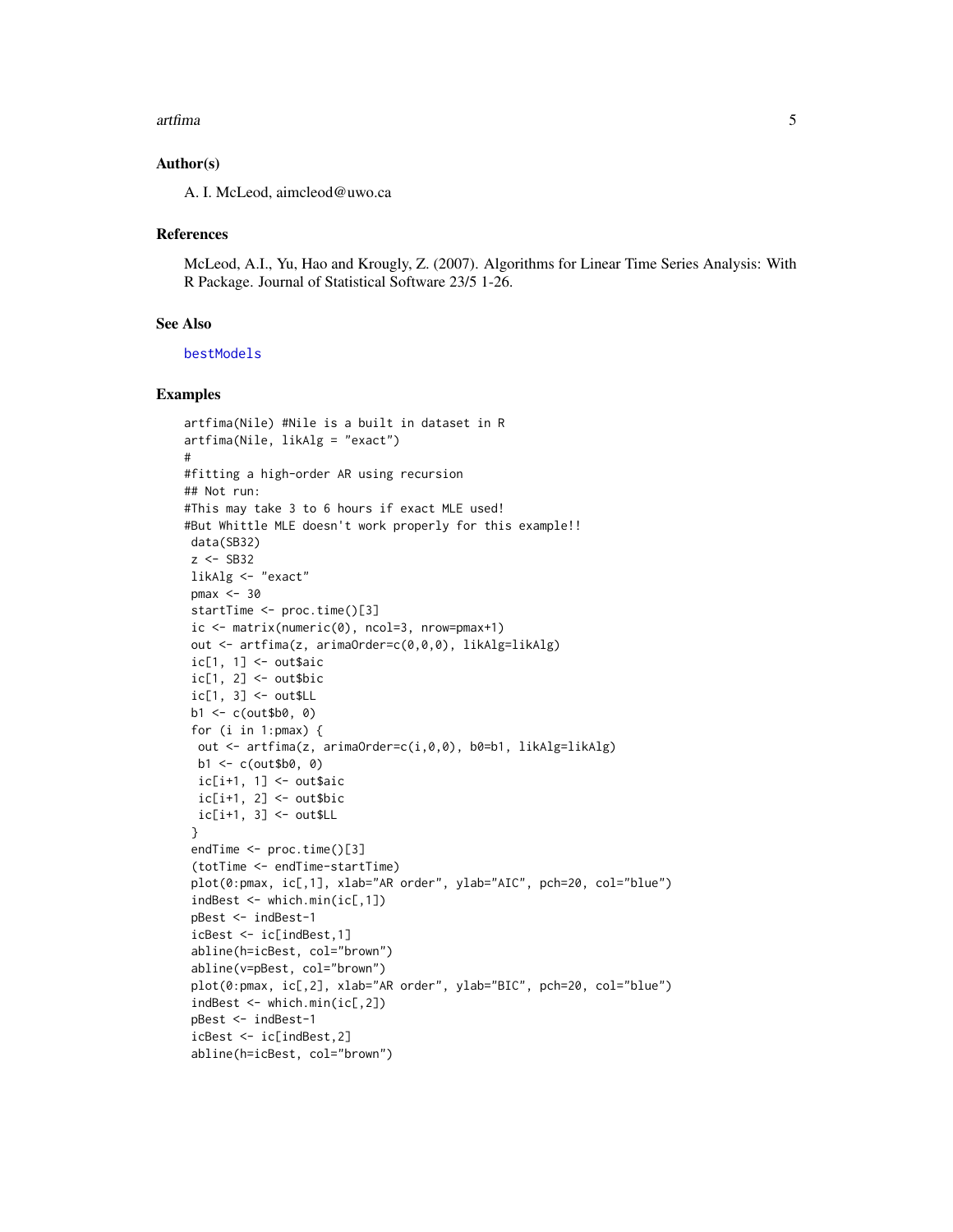```
abline(v=pBest, col="brown")
plot(0:pmax, ic[,3], xlab="AR order", ylab="log-lik", pch=20)
## End(Not run)#end dontrun
#
#setting new boundary limit
## Not run:
data(SB32)
\texttt{HARTFIMA}(1,0,2) - MLE for d on boundar, dHat = 10
artfima(SB32, arimaOrder=c(1,0,2))
#note:
#log-likelihood = -10901.14, AIC = 21816.29, BIC = 21862.41
#Warning: estimates converged to boundary!
#mean -0.5558988 8.443794e-02
#d 9.9992097 1.396002e-05
#lambda 2.9304658 8.050071e-02
#phi(1) 0.9271892 6.862294e-03
#theta(1) 0.8440911 1.709824e-02
#theta(2) -0.3650004 2.744227e-02
#
#now reset upper limit dMax and lambdaMax
#NOTE - there is only a very small improvement in the log-likelihood
artfima(SB32, arimaOrder=c(1,0,2), lambdaMax=20, dMax=40)
#ARTFIMA(1,0,2), MLE Algorithm: exact, optim: BFGS
#snr = 4.665, sigmaSq = 3.38228734331338
#log-likelihood = -10900.56, AIC = 21815.12, BIC = 21861.25
# est. se(est.)
#mean -0.5558988 0.08443794
#d 27.0201256 36.94182328
#lambda 3.9412050 1.38296970
#phi(1) 0.9276901 0.00676589
#theta(1) 0.8342879 0.01715041
#theta(2) -0.3644787 0.02691869
## End(Not run)
```
<span id="page-5-1"></span>artfimaSDF *Computation of theoretical spectral density function (SDF)*

#### **Description**

Computes the theoretical SDF at the Fourier frequencies for a time series of length n. Used for Whittle MLE. Assumes model parameters are valid for a stationary process.

#### Usage

```
artfimaSDF(n = 100, d = 0, lambda = 0, phi = numeric(0), theta = numeric(0),obj = NULL, plot=c("loglog", "log", "none"))
```
<span id="page-5-0"></span>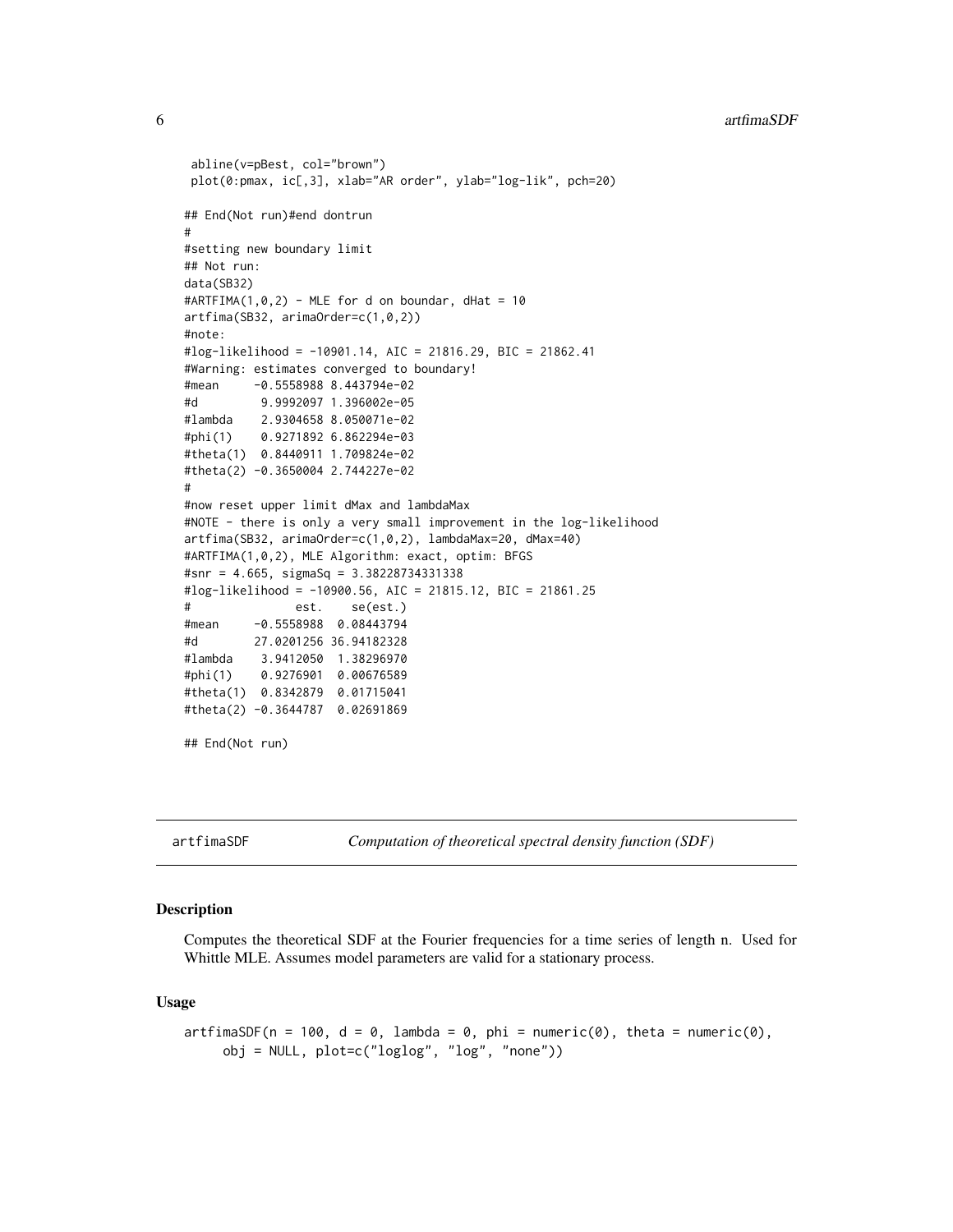#### <span id="page-6-0"></span>artfimaSDF 7

#### **Arguments**

| n      | length of time series                                                                                         |
|--------|---------------------------------------------------------------------------------------------------------------|
| d      | ARTFIMA difference parameter, any real value. When $d=numeric(0)$ , reduces<br>to ARMA and lambda is ignored. |
| lambda | ARTFIMA tempered decay parameter. When $lambda = number(c(0),$ reduces to<br><b>ARFIMA</b>                    |
| phi    | AR coefficients                                                                                               |
| theta  | MA coefficients, Box-Jenkins definition                                                                       |
| obi    | object of class artfima                                                                                       |
| plot   | type of plot, "log-log", "log" or "none"                                                                      |

## Details

The Fourier frequencies,  $2*pi*(1/n, floor(n/2)/n, 1/n)$ , are used in the definition of the SDF. The SDF is normalized so that the area over (0, 0.5) equals the variance of the time series assuming unit innovation variance. The periodogram is normalized in the same way, so the mean of the periodogram is an estimate of the variance of the time series. See example below.

## Value

vector of length floor(n/2) containing the values of the SDF at the Fourier frequencies,  $2*pi*c(1/n$ , floor $(n/2)/n$ ,  $1/n$ ).

#### Warning

This function serves as a utility function for Whittle estimation so, for speed, we skip the checking if the parameters d, phi, or lambda are valid parameters for a stationary process.

## Author(s)

A. I. McLeod, aimcleod@uwo.ca

### References

TBA

## See Also

[artfimaTACVF](#page-7-1), [Periodogram](#page-18-1)

```
phi <- 0.8
n < -256set.seed(4337751)
z <- artsim(n, phi=phi)
VarZ \leq mean((z-mean(z))^2)
Ip <- Periodogram(z)
```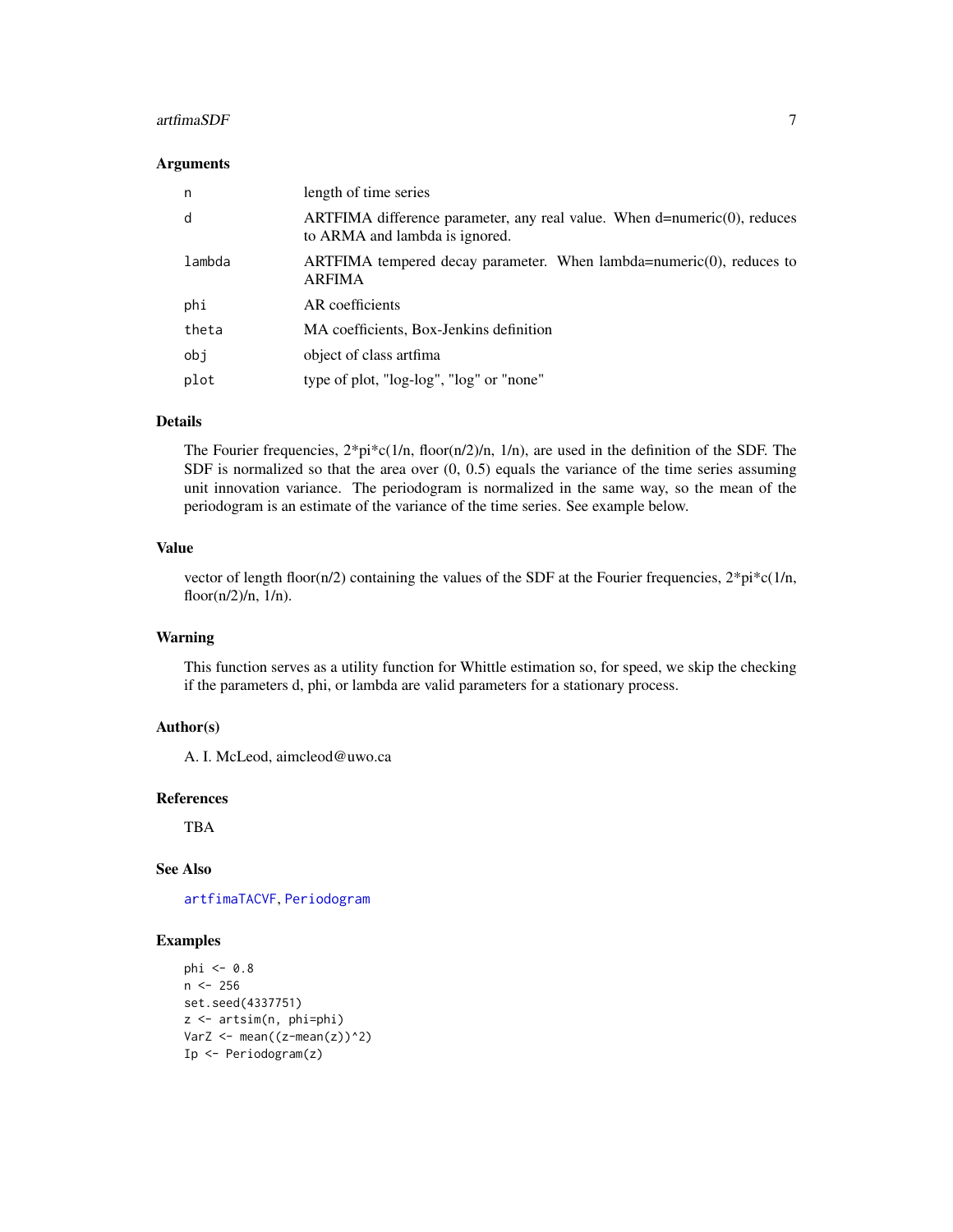```
length(Ip)
x \leftarrow (1/n) * (1:\text{length}(\text{Ip}))plot(x, Ip, xlab="frequency", ylab="Spectral density & Periodogram",
     main = paste("AR(1), phi =", phi), type='l", col=rgb(0, 0, 1, 0.5))n <- 5000
y <- artfimaSDF(n, phi=phi)
x \leftarrow (1/n) * (1:length(y))lines(x, y, type="l", lwd=1.25)
h <- x[2]-x[1] #step length
SimpsonsRule <- function(h, y) {
  n <- length(y)
  h/3*sum(y * c(1, rep(c(4,2), n-1), 1))}
AreaApprox <- SimpsonsRule(h, y)
text(0.2, 50, labels=paste("Area under SDF using Simpson's Rule =",
                            round(AreaApprox,4)))
TVarZ <- 1/(1-phi^2)
text(0.2, 40, labels=paste("Theoretical AR Variance =", round(TVarZ,4)))
text(0.2, 30, labels=paste("mean(Ip) =", round(mean(Ip),4)))
text(0.2, 20, labels=paste("sample variance =", round(VarZ,4)))
```
<span id="page-7-1"></span>artfimaTACVF *Autocovariance function of ARTFIMA*

### Description

Theoretical autocovariance function of ARTFIMA model

#### Usage

```
artfinaTACVF(d = numeric(0), lambda = numeric(0), phi = numeric(0),theta = numeric(0), maxlag, sigma2 = 1, obj = NULL)
```
#### Arguments

| d      | ARTFIMA difference parameter, any real value. When d=0, reduces to ARMA<br>and lambda is ignored. |
|--------|---------------------------------------------------------------------------------------------------|
| lambda | ARTFIMA tempered decay parameter. When lambda=0, reduces to ARFIMA                                |
| phi    | AR coefficients                                                                                   |
| theta  | MA coefficients, Box-Jenkins definition                                                           |
| maxlag | $maxlag+1$ lags computed corresponding to $0,1,,maxlag$                                           |
| sigma2 | innovation variance                                                                               |
| obj    | output from artfima function                                                                      |

## Value

vector of length maxlag+1 of the specified autocovariances

<span id="page-7-0"></span>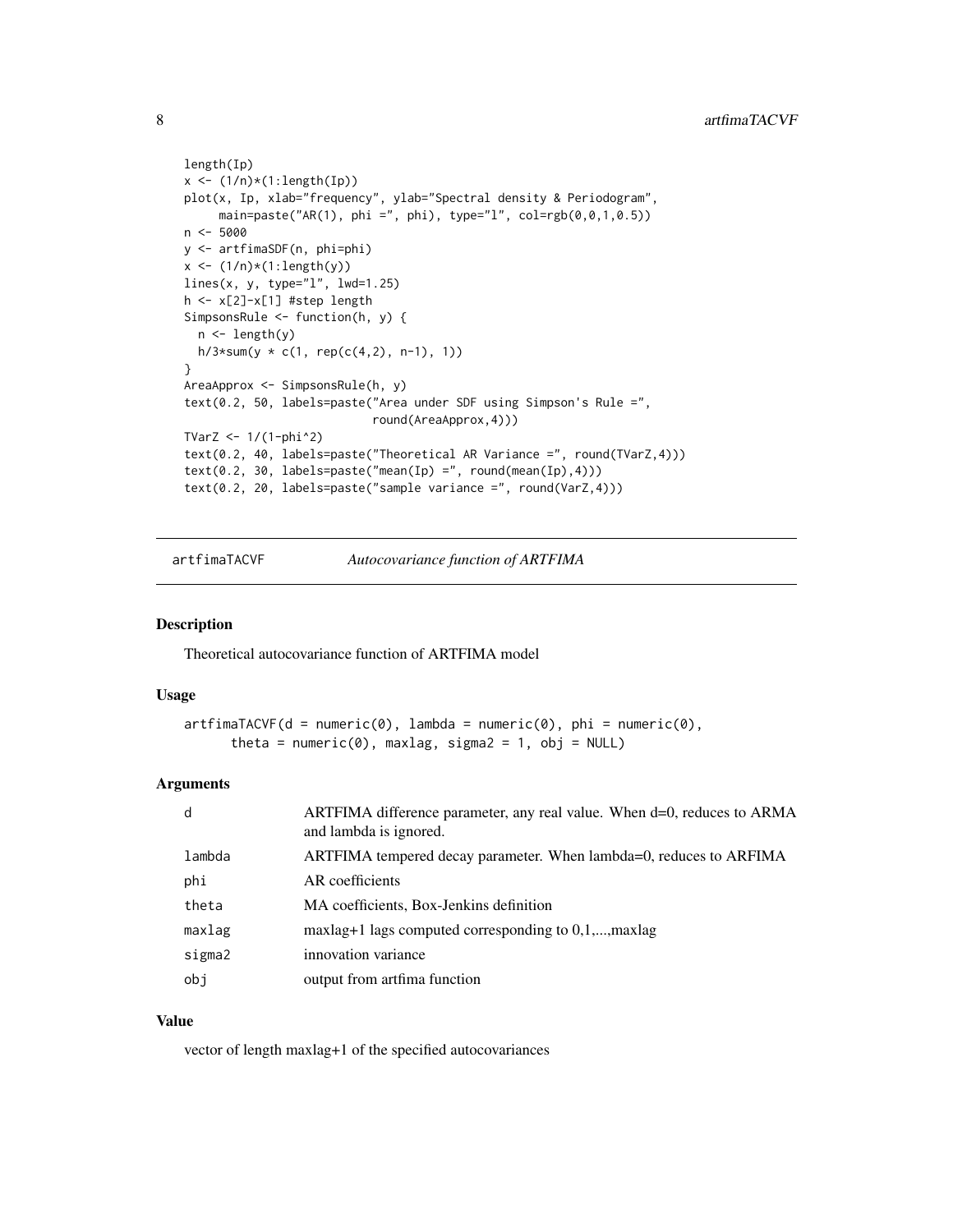#### <span id="page-8-0"></span>artsim 9

#### Author(s)

A. I. McLeod, aimcleod@uwo.ca

#### See Also

[ARMAacf](#page-0-0), [artfimaSDF](#page-5-1), [artsim](#page-8-1), [artfima](#page-2-1)

#### Examples

```
#ARTFIMA - area under SDF equals theoretical Var(z[t])
#and sample variance = mean of periodogram
#
lambda <- 0.045
d < -5/6TVarZ <- artfimaTACVF(d=d, lambda=lambda, maxlag=3)[1]
TVarZ
n <- 256
set.seed(4337751)
z <- artsim(n, lambda=lambda, d=d)
VarZ \leftarrow mean((z-mean(z))^2)
Ip <- Periodogram(z)
mean(Ip)
length(Ip)
x \leftarrow (1/n)*(1:\text{length}(\text{Ip}))plot(x, Ip, xlab="frequency", ylab="Spectral density & Periodogram",
     main=paste("lambda, d =", lambda, d), type="l", col=rgb(0,0,1,0.5))
n < -5000y <- artfimaSDF(n, lambda=lambda, d=d)
x \leftarrow (1/n) * (1:length(y))lines(x, y, type="l", lwd=1.25)
h <- x[2]-x[1] #step length
SimpsonsRule <- function(h, y) {
  n <- length(y)
  h/3*sum(y * c(1, rep(c(4,2), n-1), 1))}
AreaApprox <- SimpsonsRule(h, y)
text(0.2, 230, labels=paste("Area under SDF using Simpson's Rule =",
                            round(AreaApprox,4)))
text(0.2, 200, labels=paste("Theoretical ARTFIMA Variance =", round(TVarZ,4)))
text(0.2, 170, labels=paste("mean(Ip) =", round(mean(Ip),4)))
text(0.2, 140, labels=paste("sample variance =", round(VarZ,4)))
```
<span id="page-8-1"></span>artsim *Simulation of stationary ARTFIMA*

#### Description

Simulation of stationary ARTFIMA, ARFIMA or ARIMA or bootstrap a fitted model. Useful for the parametric bootstrap.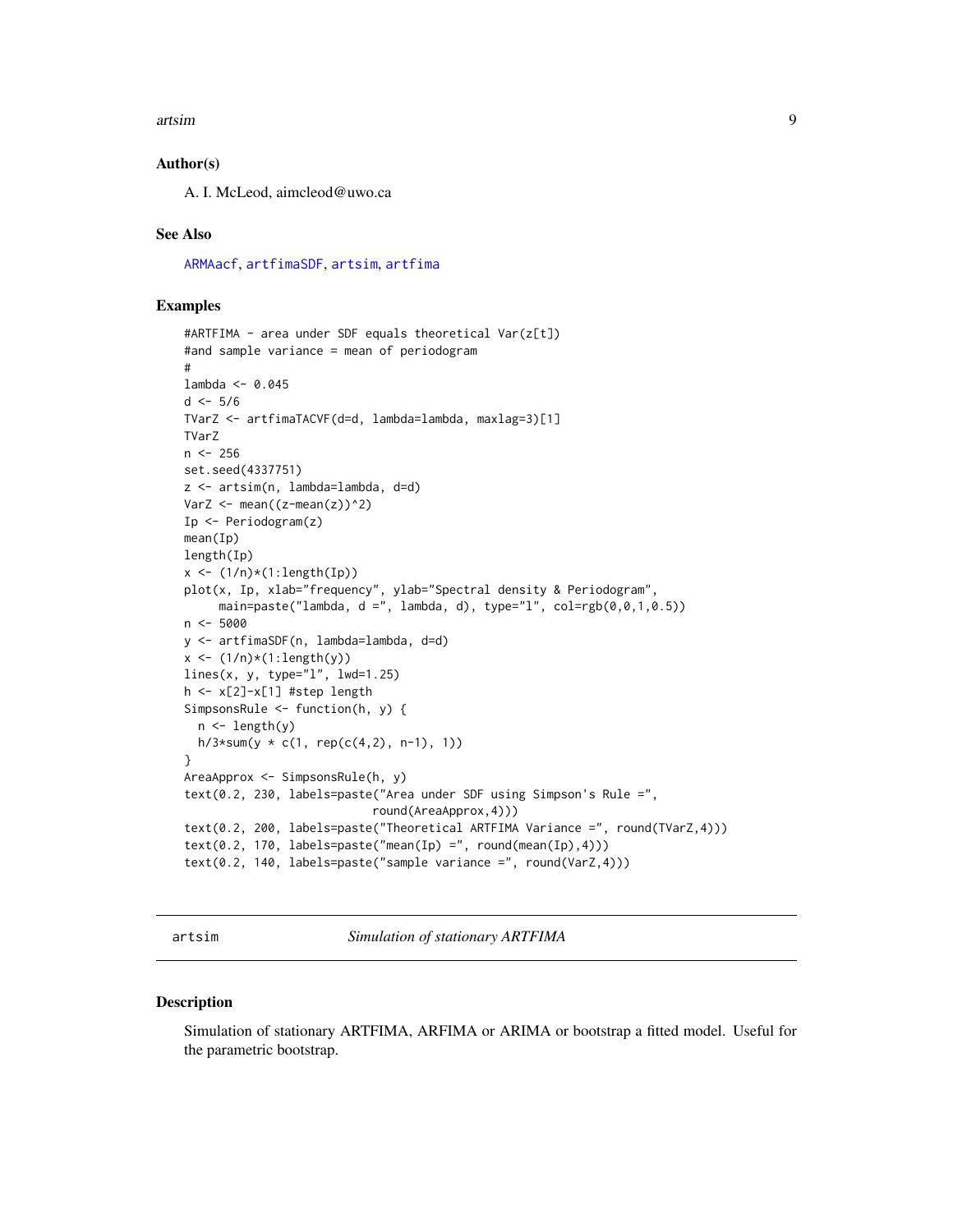## Usage

```
artsim(n = 100, d = 0, lambda = 0, phi = numeric(0),theta = numeric(0), mean = 0, sigma2 = 1, obj = NULL)
```
## Arguments

| d<br>is used.<br>lambda<br>lated<br>phi<br>AR coefficients<br>theta<br>MA coefficients<br>mean of series<br>mean<br>innovation variance<br>sigma2<br>obi<br>length n. | n | length of time series                                                                                                                                            |
|-----------------------------------------------------------------------------------------------------------------------------------------------------------------------|---|------------------------------------------------------------------------------------------------------------------------------------------------------------------|
|                                                                                                                                                                       |   | artfima difference parameter, real value greater than zero. If d=0, ARIMA model                                                                                  |
|                                                                                                                                                                       |   | lambda artfima temper decay parameter, if lambda=0, ARFIMA model is simu-                                                                                        |
|                                                                                                                                                                       |   |                                                                                                                                                                  |
|                                                                                                                                                                       |   |                                                                                                                                                                  |
|                                                                                                                                                                       |   |                                                                                                                                                                  |
|                                                                                                                                                                       |   |                                                                                                                                                                  |
|                                                                                                                                                                       |   | output from artfima(). If obj is not output from artfima() then the other argu-<br>ments are used to determine the time series parameters, except for the series |

### Value

vector of length n, the simulated time series

## Author(s)

A. I. McLeod, aimcleod@uwo.ca

## References

McLeod, A.I., Yu, Hao and Krougly, Z. (2007). Algorithms for Linear Time Series Analysis: With R Package. Journal of Statistical Software 23/5 1-26.

```
z <- artsim(5000, d=5/6, lambda=0.045)
var(z)
artfimaTACVF(d=5/6, lambda=0.045, maxlag=1)[1]
```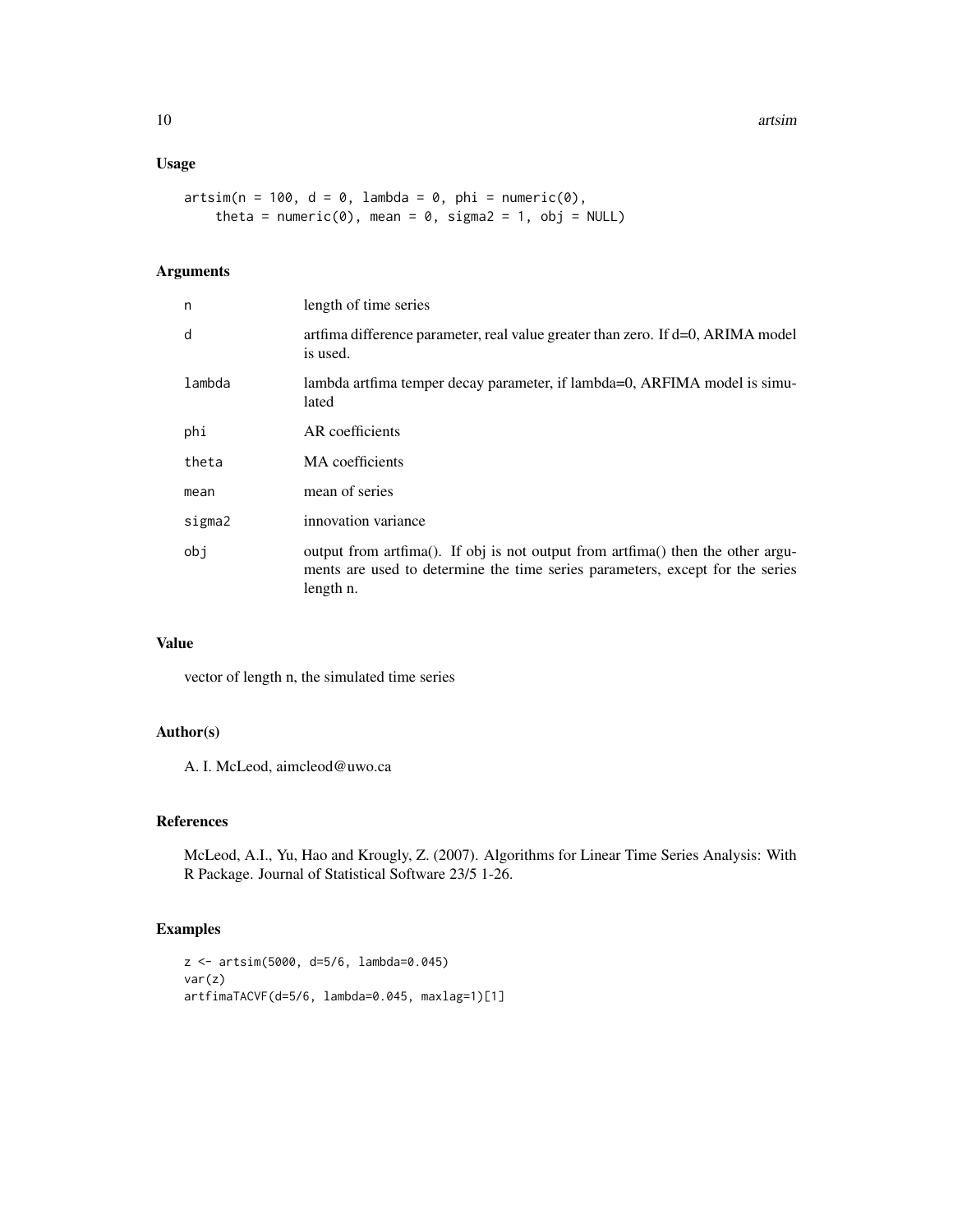<span id="page-10-1"></span><span id="page-10-0"></span>

## Description

 $ARIMA(p,0,q)$ ,  $ARFIMA(p,0,q)$  and  $ARTFIMA(p,0,q)$  models are fit for various  $p=0,1,...,$  and q=0,1,... and the best models according to the BIC criterion are selected.

## Usage

```
bestModels(z, parMax = 4, nbest = 4, likAlg = c("exact", "White"),d=0, \ldots)
```
## Arguments

| Z.     | time series data                                                            |
|--------|-----------------------------------------------------------------------------|
| parMax | maximum number of parameters - see Details                                  |
| nbest  | number of models in selection                                               |
| likAlg | likelihood method to use                                                    |
| d      | regular differencing parameter indicating the number of times to difference |
| .      | optional arguments for artfima such as lambdaMax                            |

#### Details

 $numPar = K$ , where K is the number of structural models defined by  $K = p + q + n(qlp)$ , where  $n(qlp) = 0, 1, 2$  according as the model is ARIMA, ARFIMA or ARTFIMA respectively.

These models are ranked according to the AIC/BIC criterion and the best ones are shown.

The plausibility is shown. This is defined for AIC by the eqn  $p(AIC) = exp(0.5 * (min(AIC) AIC$ ), where AIC is the vector of AIC values. Similarly for the BIC.

#### Value

An S3 list object, "bestmodels". Output is provided using the print method for the "bestmodels"

#### Note

There are often small differences in the likelihood among a group of 5 or more of the best models. So the "exact" and "Whittle" likelihood methods may produce a different ranking of the models. For this reason the "exact" likelihood method may be preferred.

#### Author(s)

A.I. McLeod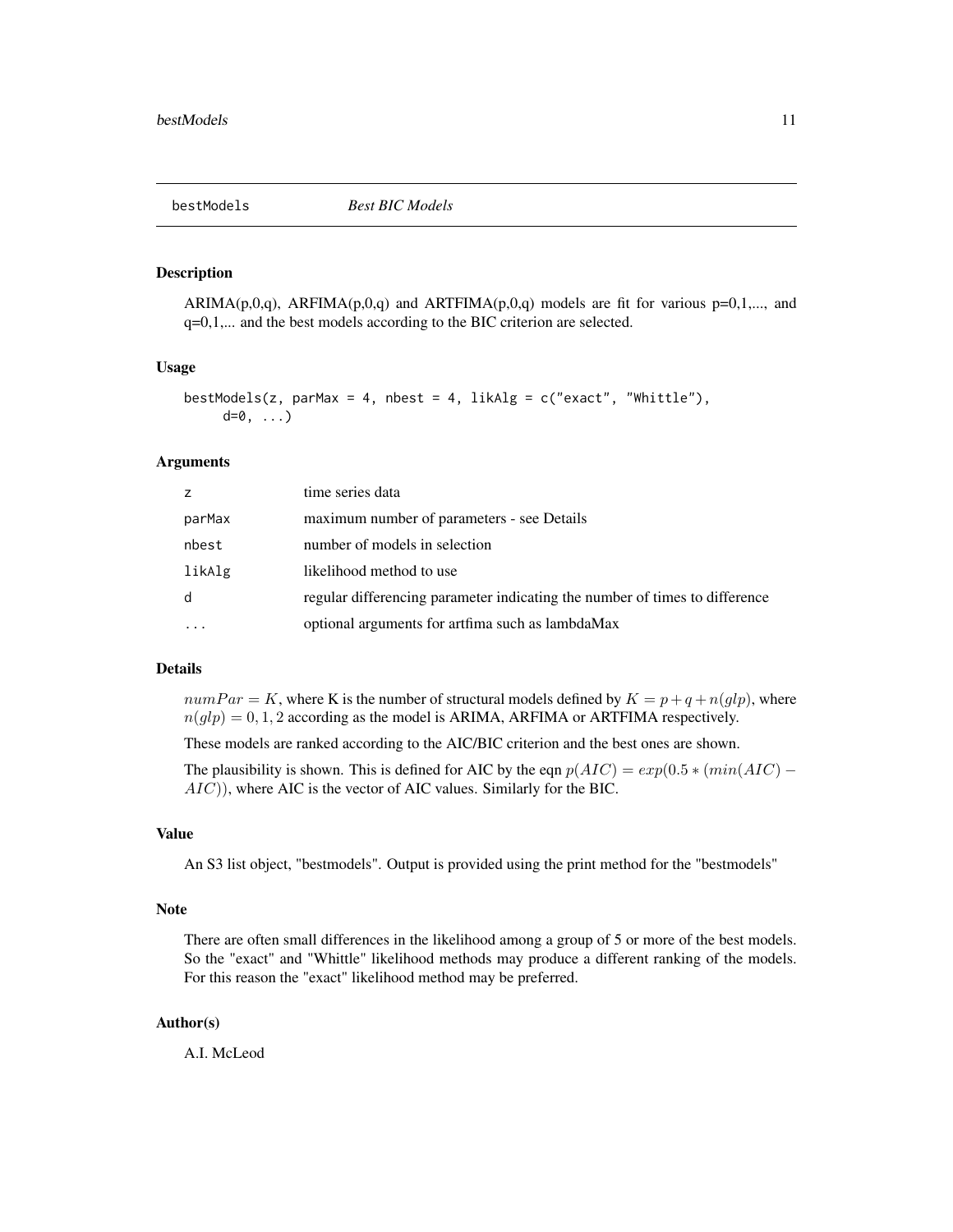## See Also

[best\\_glp\\_models](#page-11-1) [print.bestmodels](#page-22-1)

## Examples

```
## Not run:
data(ogden)
\dontrun{ #about 10 seconds
bestModels(ogden)
}
```
## End(Not run)

<span id="page-11-1"></span>best\_glp\_models *Best AIC/BIC Models for Specified GLP*

## Description

This function is used by bestModels

#### Usage

```
best_glp_models(z, glp = c("ARTFIMA", "ARFIMA", "ARIMA"), p = 2, q = 2,
  likAlg = c("exact", "White"), d=0, ...)
```
## Arguments

|        | time series                                                                  |
|--------|------------------------------------------------------------------------------|
| glp    | glp is equal to one of the following choices: "ARTFIMA", "ARFIMA" or "ARIMA" |
| p      | maximum order of AR component                                                |
| q      | maximum order of MA component                                                |
| likAlg | $likAlg = c("exact", "White")$ either "exact" or "Whittle"                   |
| d      | regular integer differencing parameter                                       |
| .      | optional arguments for artfima such as lambdaMax                             |
|        |                                                                              |

## Value

A list with 4 entries:

| $\perp$      | log-likelihood of models  |
|--------------|---------------------------|
| artfima time | total time                |
| aic          | list with best aic models |
| bic          | list with best bic models |

Each of the components aic and bic is a list with three components:

<span id="page-11-0"></span>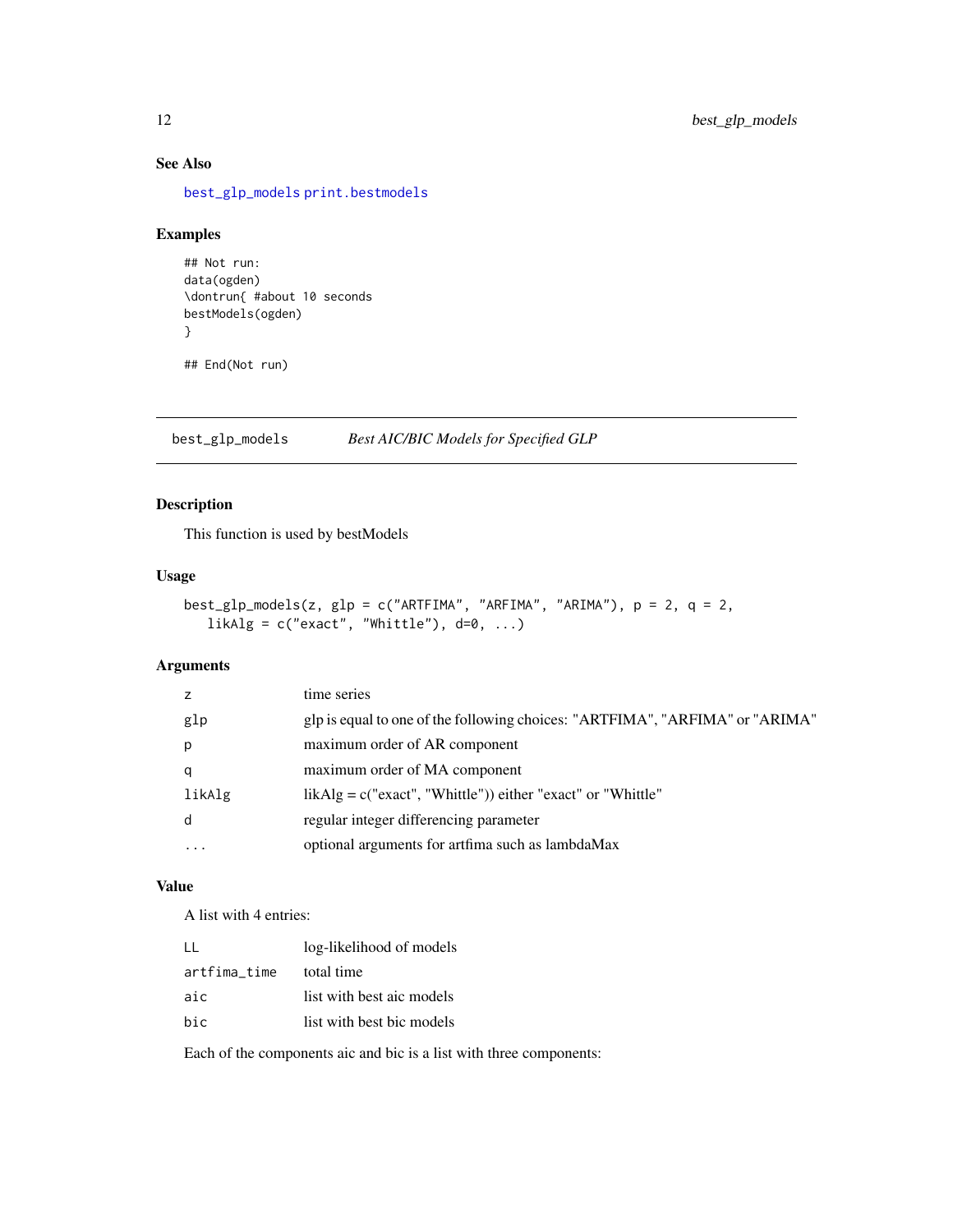<span id="page-12-0"></span>bev 13

| bestaic      | best aic models |
|--------------|-----------------|
| bestbicModel | best model      |
| aic          | plausability    |

Similarly for the bic component.

## Author(s)

A. I. McLeod

## See Also

[bestModels](#page-10-1)

## Examples

```
## Not run:
#takes about 4 minutes. Checking result for bestmodels()
z<-tseg(1000, "BJARMA11")
ansARIMA <- best_glp_models(z, glp = "ARIMA", p=2, q=2)
ansARFIMA <- best_glp_models(z, glp = "ARFIMA", p=2, q=2)
ansARTFIMA <- best_glp_models(z, glp = "ARTFIMA", p=2, q=2)
ansARIMA$bic$bic
ansARFIMA$bic$bic
ansARTFIMA$bic$bic
bestModels(z)
```
## End(Not run)

bev *Beveridge Wheat Price Index, 1500 to 1869*

#### Description

Beveridge Wheat Price Index which gives annual price data from 1500 to 1869.

#### Usage

```
data("bev")
```
#### Format

The format is: Time-Series [1:370] from 1500 to 1869: 17 19 20 15 13 14 14 14 14 11 ...

## Details

Baille suggests the time series is overdifferenced and is best fit by an ARFIMA model.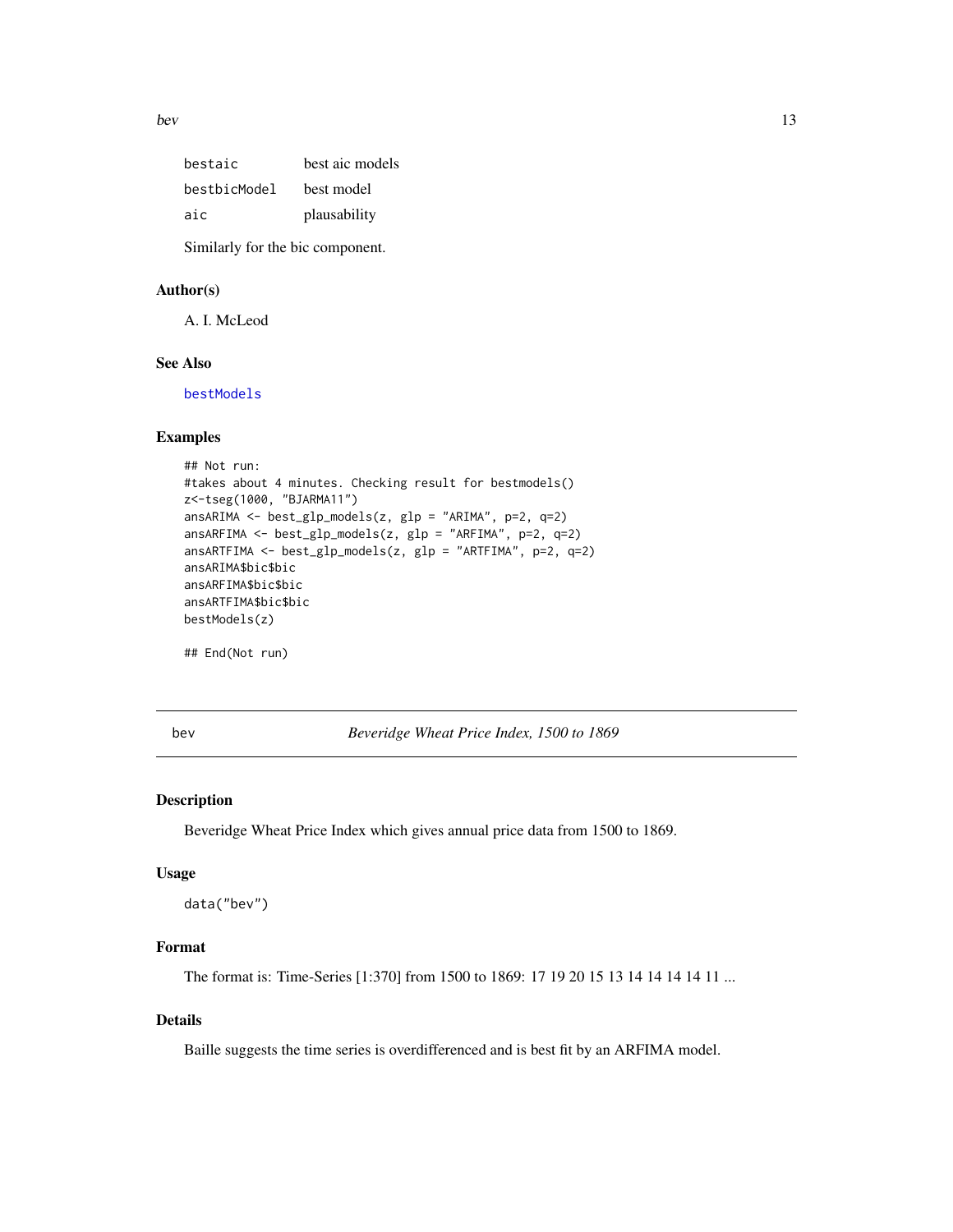## <span id="page-13-0"></span>Source

CRAN package tseries.

## References

R. T. Baillie (1996): Long Memory Processes and Fractional Integration in Econometrics. Journal of Econometrics, 73, 5-59.

#### Examples

```
data(bev)
#series needs a log transformation as is evident from the plot
plot(bev)
## Not run:
w <- diff(bev)
bestModels(w)
## End(Not run)
```
eaglecol *Tree-ring indicies for Douglas Fir, Colorado, 1107-1964.*

#### Description

Tree-ring indicies for Douglas Fir, Colorado, 1107-1964. There are 858 consecutive values. When the environment is suboptimal, tree ring growth is limited by the climate, usually either ambient temperature or precipitation. For this tree-ring time series, the tree is located on a mountain and the limiting growth factor is temperature.

## Usage

```
data("eaglecol")
```
## Format

The format is: Time-Series [1:858] from 1107 to 1964: 78 62 26 100 121 97 102 85 214 245 ...

#### Source

Laboratory of Tree-ring Research (LTRR), The University of Arizona [http://ltrr.arizona.](http://ltrr.arizona.edu/) [edu/](http://ltrr.arizona.edu/)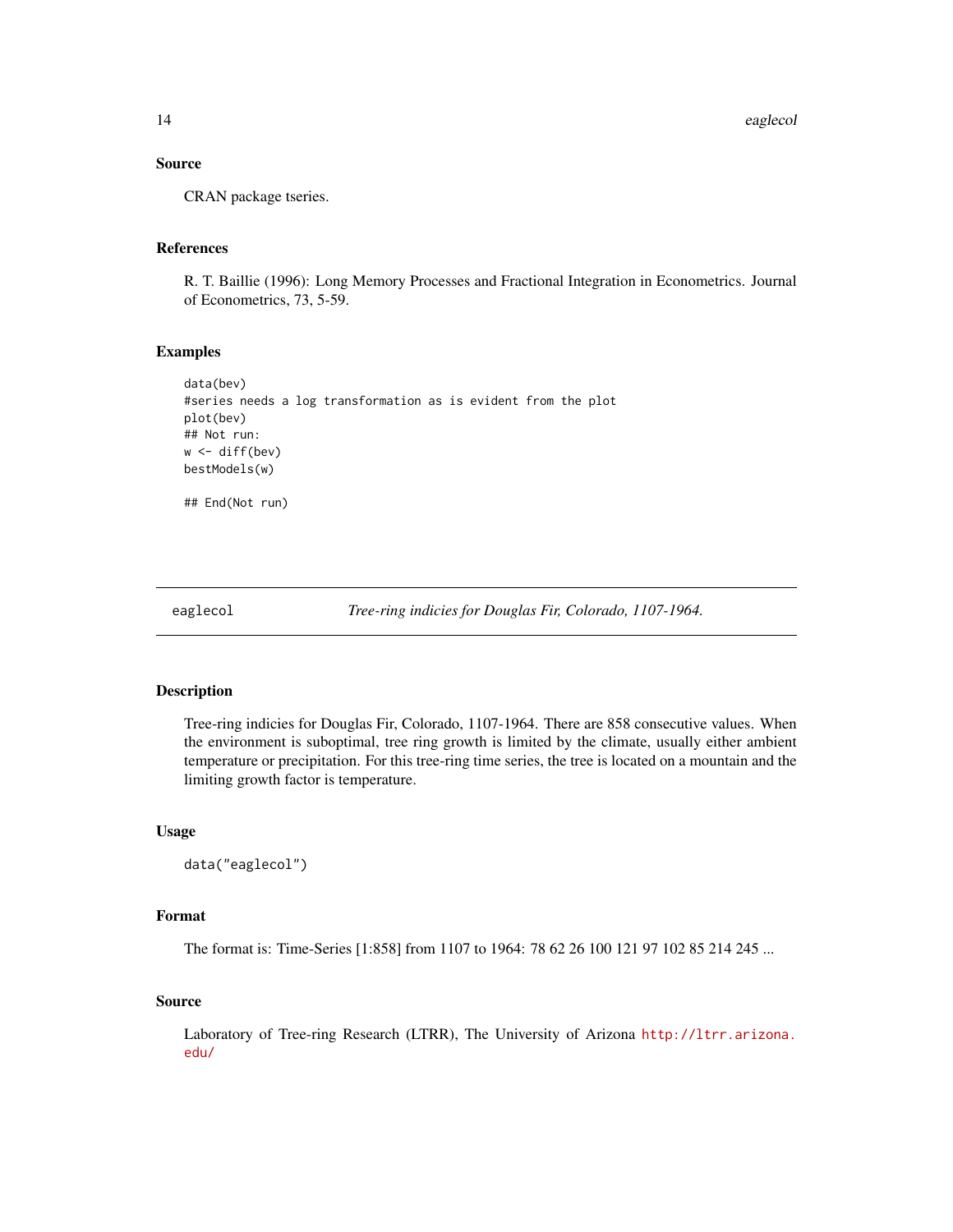<span id="page-14-0"></span>ifisher 15

#### References

Fritts, H.C. et al. (1971) Multivariate techniques for specifying tree-growth and climatic relationships and for reconstructing anomalies in Paleoclimate. Journal of Applied Meteorology, 10, pp.845-864.

Hipel, K.W. and McLeod, A.I. (1994). Time Series Modelling of Water Resources and Environmental Systems. Elsevier. <http://www.stats.uwo.ca/faculty/aim/1994Book/default.htm>

McLeod, A.I. & Hipel, K.W. (1978), Preservation of the rescaled adjusted range, Water Resources Research 14, 491-516.

#### Examples

```
data(eaglecol)
plot(eaglecol)
## Not run: #confidence ellipse
library("ellipse") #needs this package!
ansTFD <- artfima(eaglecol)
v <- ansTFD$varbeta
bHat <- c(ansTFD$dHat, ansTFD$lambdaHat)
xy <- ellipse(v, centre=bHat, level=0.9)
plot(xy, type="l", lwd=2, xlab=expression(delta), ylab=expression(lambda))
points(matrix(bHat,ncol=2), pch=16, cex=3, col="blue")
#setwd("D:/DropBox/R/2016/artfima/Explore_ts_data/eaglecol")
#postscript(file="eaglecolCI.eps")
#plot(xy, type="l", lwd=2, xlab=expression(delta), ylab=expression(lambda))
#points(matrix(bHat,ncol=2), pch=16, cex=3, col="blue")
#graphics.off()
## End(Not run)
## Not run: #forecast comparison
```
## End(Not run)

#### Description

The information matrix for the lambda and d in ARTFIMA model. At present only the TFD and FD models are supported but it is planned to extend this to the full ARTFIMA model.

#### Usage

```
ifisher(d = numeric(0), lambda = numeric(0), phi = numeric(0),
  theta = numeric(0), sigma2 = 1, n = 1, obj = NULL,
 alg = c("Fisher", "Whittle", "approx"))
```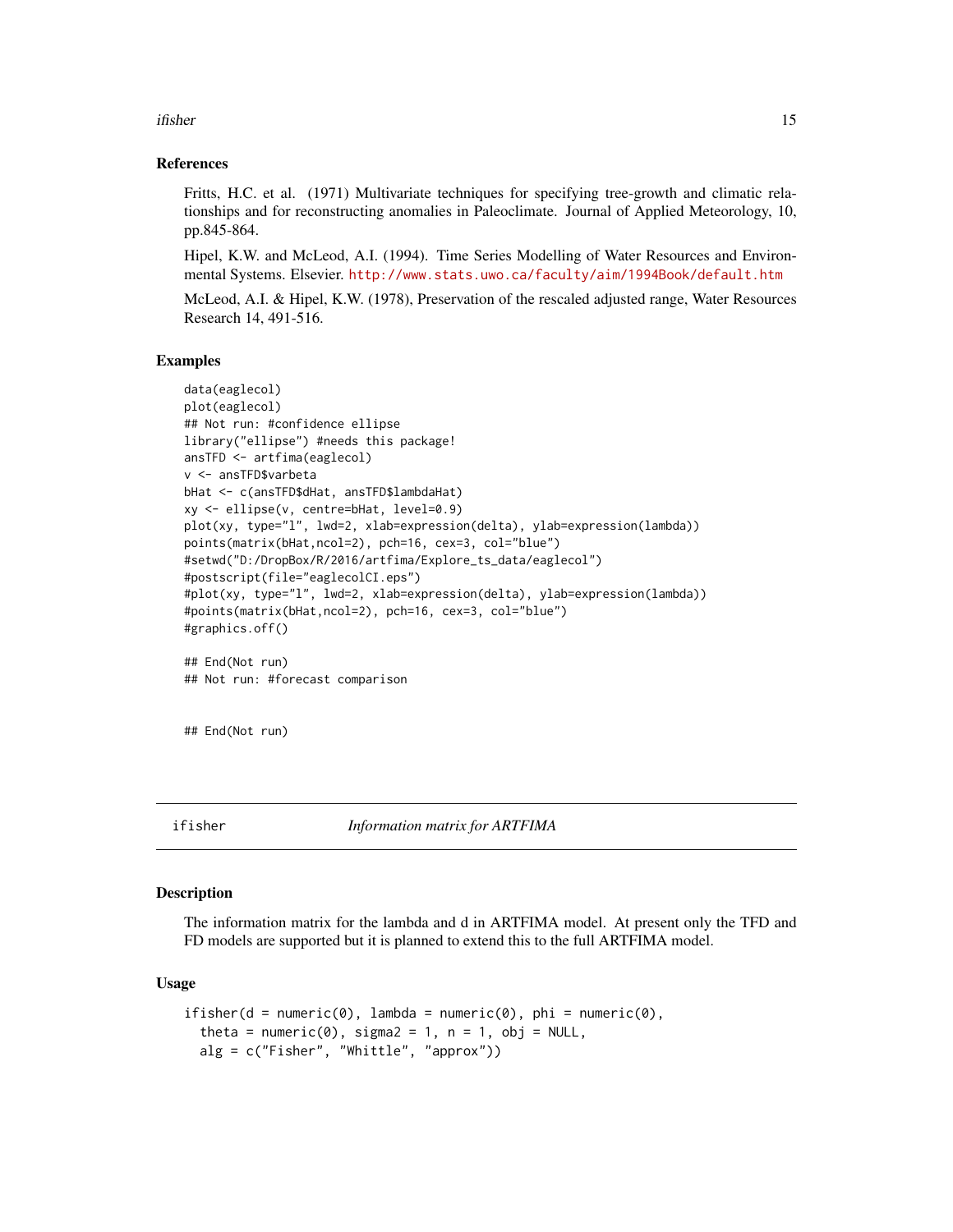#### 16 ifisher was a statement of the statement of the statement of the statement of the statement of the statement of the statement of the statement of the statement of the statement of the statement of the statement of the s

## Arguments

| d      | d parameter                             |
|--------|-----------------------------------------|
| lambda | lambda parameter                        |
| phi    | AR coefficients                         |
| theta  | MA coefficients, Box-Jenkins definition |
| sigma2 | innovation variance                     |
| n      | series length                           |
| obj    | object of class artfima                 |
| alg    | "Fisher", "Whittle" or "approx"         |

## Details

This is the expected information matrix. The artfima() function returns the component varbeta that is the inverse of the observed information for a fitted model computed from the Hessian matrix.

#### Value

| -Se | standard errors    |
|-----|--------------------|
|     | information matrix |

## Author(s)

A. I. McLeod

## References

TBA

## See Also

[artfima](#page-2-1)

```
ifisher(d=0.2, lambda=0.0025)
ifisher(d=0.2, lambda=0.0025, alg="Whittle")
ifisher(d=0.2, lambda=0.0025, alg="approx")
```
<span id="page-15-0"></span>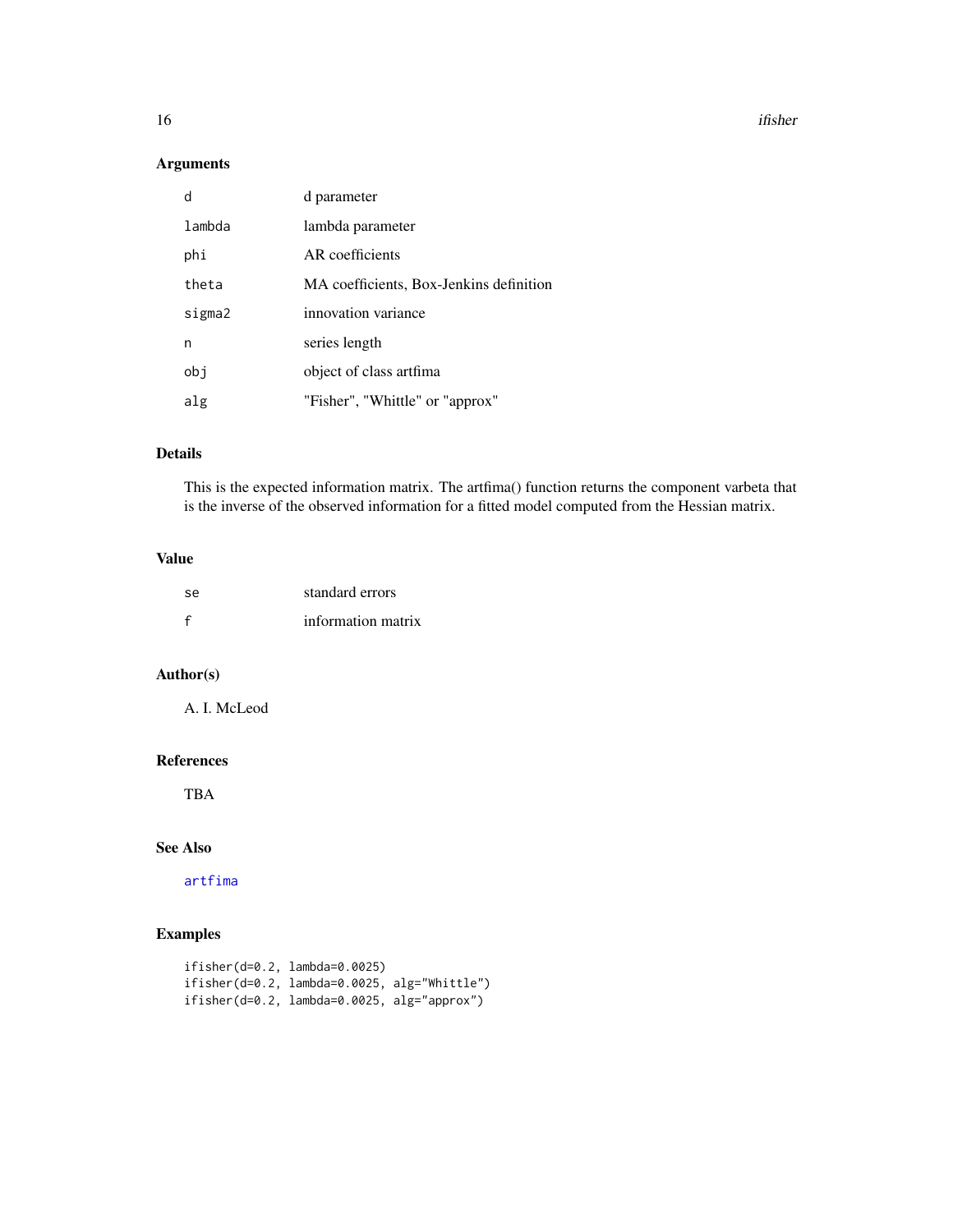<span id="page-16-0"></span>

#### Description

Annual Minimum flow of Nile River. See below for details.

#### Usage

```
data("nilemin")
```
## Format

The format is: Time-Series [1:663] from 622 to 1284: 11.57 10.88 11.69 11.69 9.84 ... - attr(\*, "title")= chr "#Nile River minima series"

#### Details

The minimum annual level of the Nile has been recorded over many centuries and was given by Toussoun (1925). The data over the period 622 AD to 1284 AD is considered more homogenous and reliable than the full dataset and has been analyzed by Beran (1994) and Percival and Walden (2000). The complete dataset is available StatLib Datasets - see: hipel-mcleod archive, file: Minimum.

#### Source

Toussoun, O. (1925). Memoire sur l'Histoire du Nil. In Memoires a l'Institut d'Egypte, 18, 366- 404.

## References

Beran, J. (1994). Statistics for Long-Memory Processes. Chapman and Hall, New York.

Percival, D.B. and Walden, A.T. (2000) Wavelet Methods for Time Series Analysis. Cambridge University Press.

```
data(nilemin)
artfima(nilemin, likAlg="Whittle")
## Not run:
#compare exact and Whittle using bestModel()
start <- proc.time()[3]
ans<-bestModel(nilemin)
tot <- proc.time()[3]-start
start <- proc.time()[3]
ansW <- bestModel(nilemin, likAlg="Whittle")
totW <- proc.time()[3]-start
t < -c(tot, tot)names(t) <- c("exact", "Whittle")
#compare times - about 100 seconds vs 3 seconds
```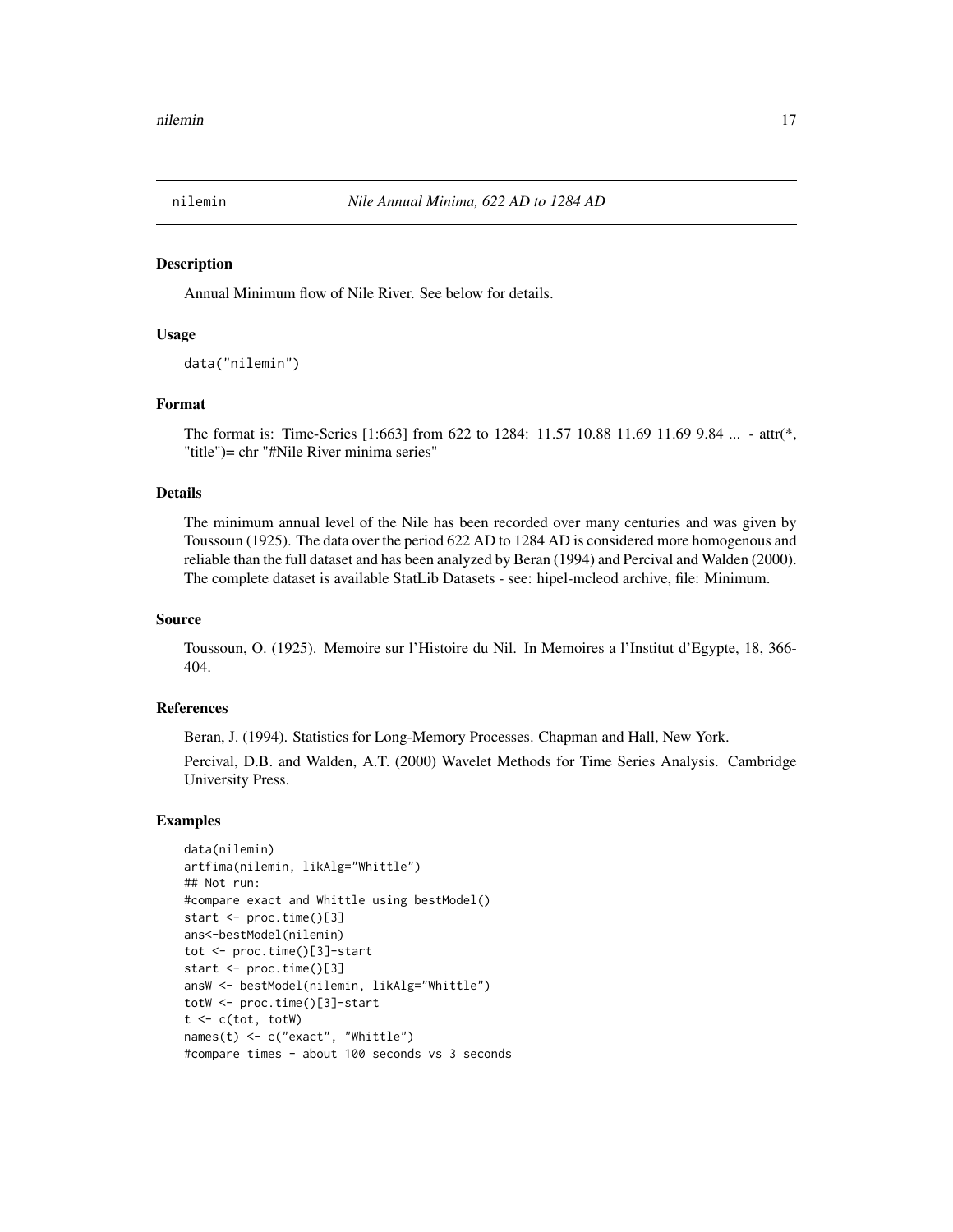<span id="page-17-0"></span>18 ogden ble større og den ble større og den ble større og den ble større og den ble større og den ble større o

```
t
#compare best models
ans
ansW
#AIC/BIC scores similar but rankings to change.
#ARTFIMA(0,0,0) is ranked best by both AIC and BIC
#ARIMA(2,0,1) is ranked second best by both AIC and BIC
#ARFIMA(0,0,0) is ranked 3rd by BIC and is not among top 5 by AIC
## End(Not run)
```
ogden *Mean Annual St. Lawrence Riverflow*

#### Description

Mean Annual unregulated riverflows of the St. Lawrence River at Ogdensburg, N.Y. from 1860 to 1957 is comprised of 97 consecutive observations.

#### Usage

data("ogden")

#### Format

The format is: Time-Series [1:97] from 1860 to 1956: 7788 8040 7733 7528 7528 ...

#### Details

Hipel and McLeod (1994, 2005) showed this time series could be adequately modelled using an  $AR(1)$ .

#### Source

Hipel, K.W. and McLeod, A.I., (1994, 2005). Time Series Modelling of Water Resources and Environmental Systems. Electronic reprint of our book orginally published in 1994. [http://www.](http://www.stats.uwo.ca/faculty/aim/1994Book/) [stats.uwo.ca/faculty/aim/1994Book/](http://www.stats.uwo.ca/faculty/aim/1994Book/).

## Examples

data(ogden) #compare fits of AR(1) and TFD arima(ogden, order=c(1,0,0)) artfima(ogden) #this model has one more parameter #Find AIC/BIC 3 best models. Takes about 10 sec ## Not run:

system.time(ans <- bestModels(ogden, nbest=3)) summary(ans) #summary provides plausibility as well as scores

## End(Not run)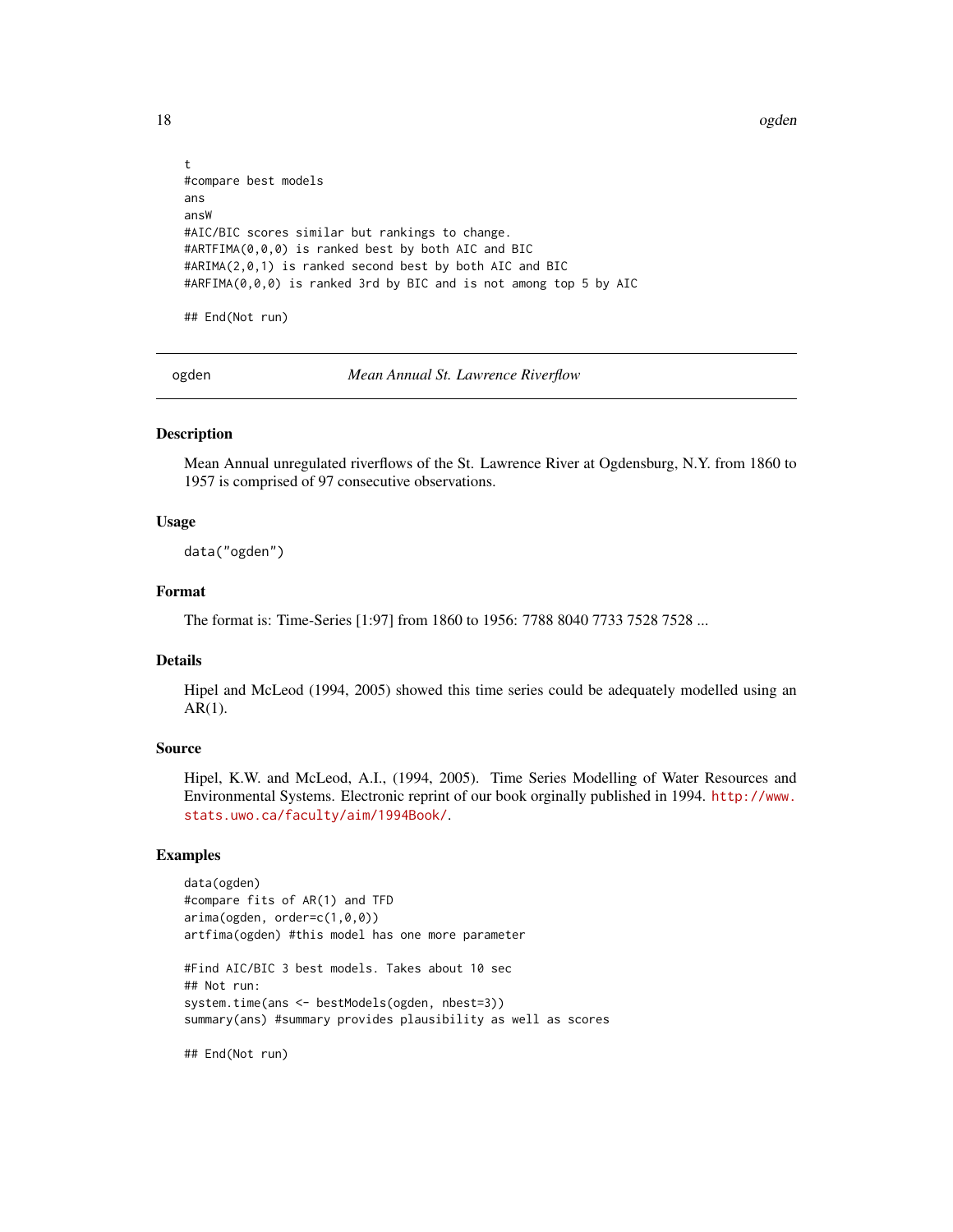<span id="page-18-1"></span><span id="page-18-0"></span>Periodogram *Periodogram*

## Description

Computes the raw periodogram defined by,

$$
I(f_j) = \frac{1}{n} |sumz[t] exp(2\pi f_j)|^2
$$

## Usage

Periodogram(z)

## Arguments

z vector, time series

### Details

The expected value of the periodogram equals the spectral density function.

## Value

the periodogram

## Author(s)

A. I. McLeod

## See Also

[artfimaSDF](#page-5-1)

```
data(sunspot.year)
Ip <- Periodogram(sunspot.year)
fr <- (1:length(Ip))/length(sunspot.year)
plot(fr, Ip, xlab="frequency", ylab="Periodogram")
```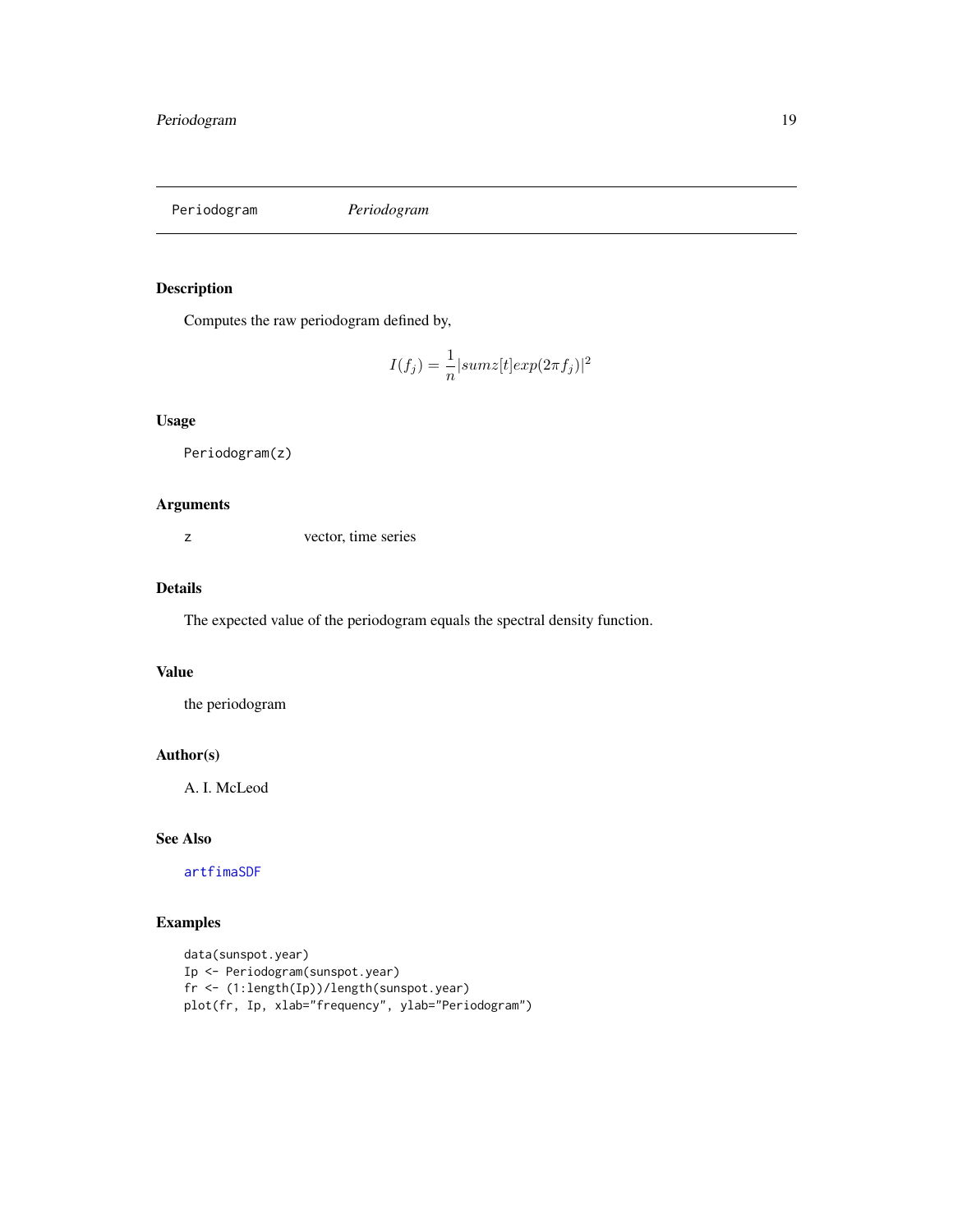<span id="page-19-0"></span>

## Description

Plots the observed periodogram and the fitted spectral density function.

#### Usage

```
## S3 method for class 'artfima'
plot(x, which = c("all", "logsdf", "loglogsdf", "res"),
                mainQ = TRUE, subQ = TRUE, lag.max = 30, ...)
```
## Arguments

| $\mathsf{x}$     | object of class "artfima"                             |
|------------------|-------------------------------------------------------|
| which            | "all", "logsd", "loglogsdf" or "res" plot             |
| mainQ            | include plot title                                    |
| sub <sub>0</sub> | include subtitle                                      |
| lag.max          | maximum lag in residual autocorrelation plot and test |
|                  | optional arguments                                    |

## Value

None. Plot produced is a side-effect.

## Author(s)

A. I. McLeod, aimcleod@uwo.ca

## See Also

[artfima](#page-2-1)

```
z <- artsim(n=500, d=5/6, lambda=0.045)
ans <- artfima(z)
plot(ans)
plot(ans, which="loglogsdf", subQ=FALSE, mainQ=FALSE)
title(main="Simulated Series", sub="delta=5/6")
```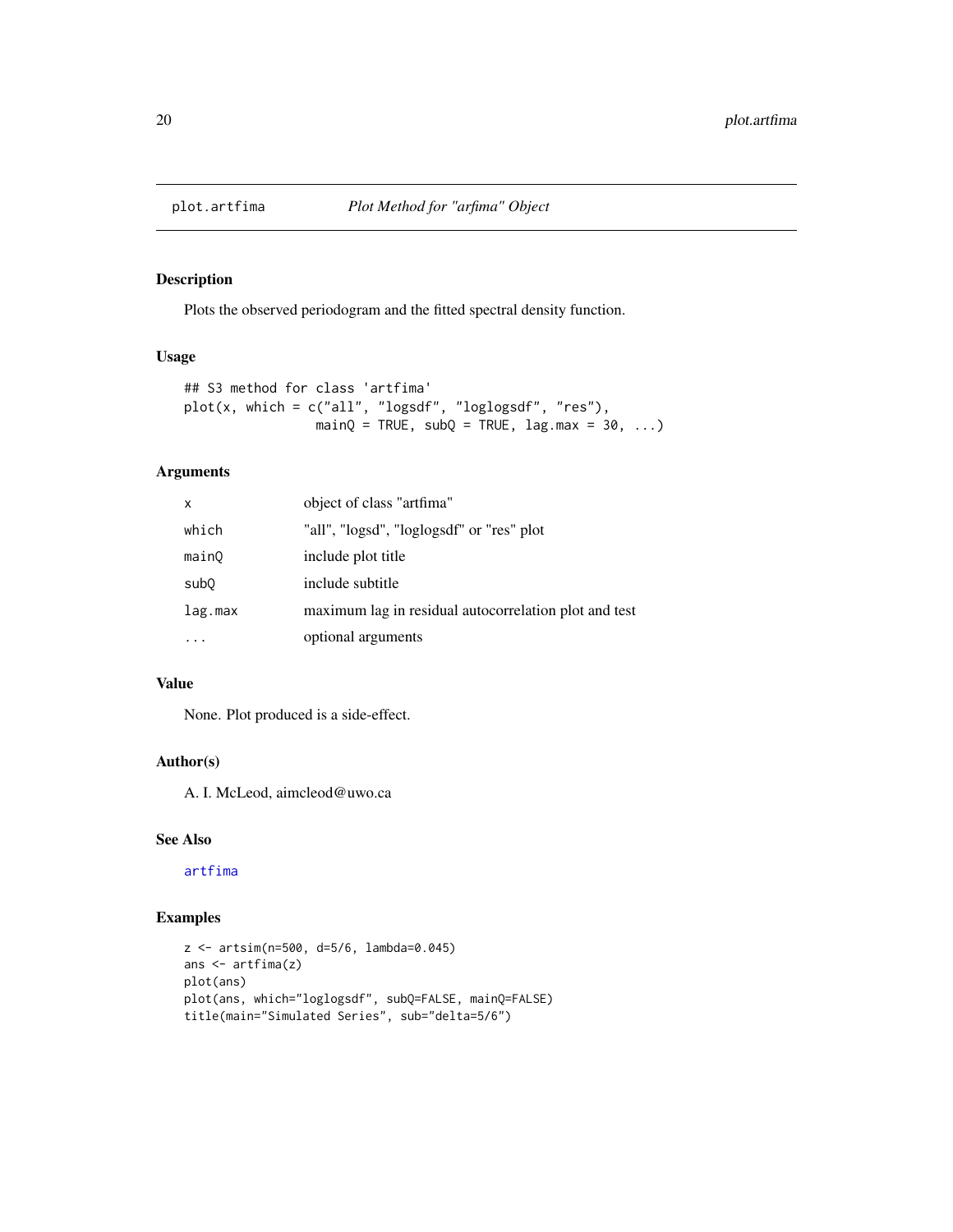#### <span id="page-20-0"></span>Description

The optimal minimum mean square error forecast and its standard deviation for lags 1, 2, ..., n.ahead is computed at forecast origin starting at the end of the observed series used in fitting. The exact algorithm discussed in McLeod, Yu and Krougly is used.

#### Usage

```
## S3 method for class 'artfima'
predict(object, n.ahead=10, ...)
```
#### Arguments

| object                  | object of class "artfima"         |
|-------------------------|-----------------------------------|
| n.ahead                 | number of steps ahead to forecast |
| $\cdot$ $\cdot$ $\cdot$ | optional arguments                |

#### Value

a list with two components

| Forecasts   | Description of 'comp1' |
|-------------|------------------------|
| SDForecasts | Description of 'comp2' |

#### Author(s)

A. I. McLeod, aimcleod@uwo.ca

## References

McLeod, A.I., Yu, Hao and Krougly, Z. (2007). Algorithms for Linear Time Series Analysis: With R Package. Journal of Statistical Software 23/5 1-26.

#### See Also

#### [predict.Arima](#page-0-0)

```
ans <- artfima(seriesa, likAlg="Whittle")
predict(ans)
#compare forecasts from ARTFIMA etc.
  ## Not run:
ML < -10ans <- artfima(seriesa)
```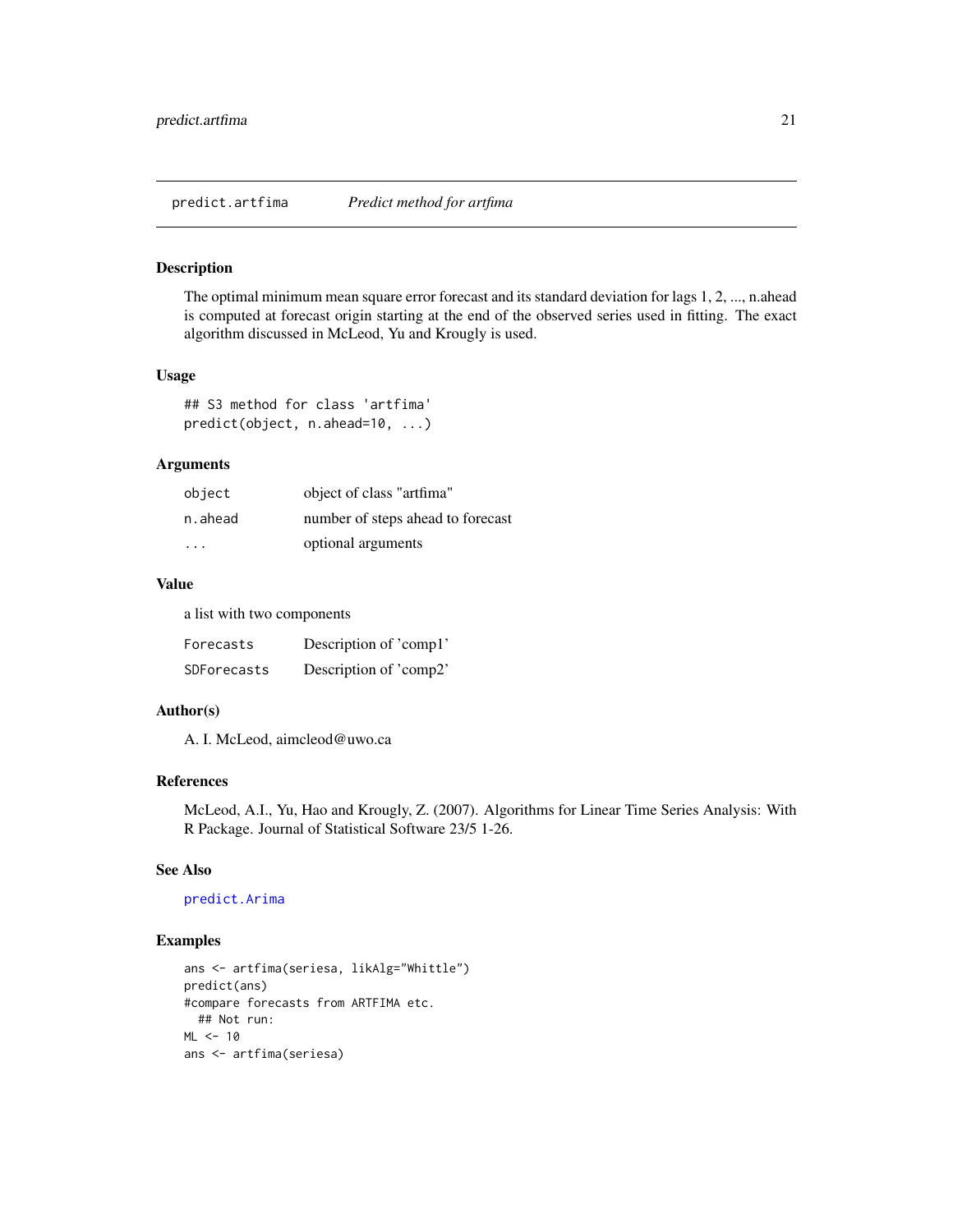```
Ftfd <- predict(ans, n.ahead=10)$Forecasts
ans <- artfima(seriesa, glp="ARIMA", arimaOrder=c(1,0,1))
Farma11 <- predict(ans, n.ahead=10)$Forecasts
ans <- artfima(seriesa, glp="ARFIMA")
Ffd <- predict(ans, n.ahead=10)$Forecasts
#arima(0,1,1)
ans <- arima(seriesa, order=c(0,1,1))
fEWMA <- predict(ans, n.ahead=10)$pred
yobs<-seriesa[188:197]
xobs<-188:197
y <- matrix(c(yobs,Ffd,Ftfd,Farma11,fEWMA), ncol=5)
colnames(y)<-c("obs", "FD", "TFD", "ARMA11","FEWMA")
x <- 197+1: ML
x \le matrix(c(xobs, rep(x, 4)), ncol=5)
plot(x, y, type="n", col=c("black", "red", "blue", "magenta"),
     xlab="t", ylab=expression(z[t]))
x < -197+1:MLpoints(xobs, yobs, type="o", col="black")
points(x, Ffd, type="o", col="red")
points(x, Ftfd, type="o", col="blue")
points(x, Farma11, type="o", col="brown")
points(x, fEWMA, type="o", col="magenta")
legend(200, 18.1, legend=c("observed", "EWMA", "FD", "TFD", "ARMA"),
       col=c("black", "magenta", "red", "blue", "brown"),
       lty=c(rep(1,5)))
```

```
## End(Not run)
```
print.artfima *Print Method for "arfima" Object*

#### Description

Displays the fitted model. The exact log-likelihood, AIC and BIC are shown. The signal-to-noise ratio (snr) is defined the (sample variance minus the estimated innovation variance) divided by the innovation variance. Similar to the coefficient of determination in regression, it indicates how much of the randomness is captured by the model.

#### Usage

```
## S3 method for class 'artfima'
print(x, \ldots)
```
#### Arguments

x object of class "artfima"

... optional arguments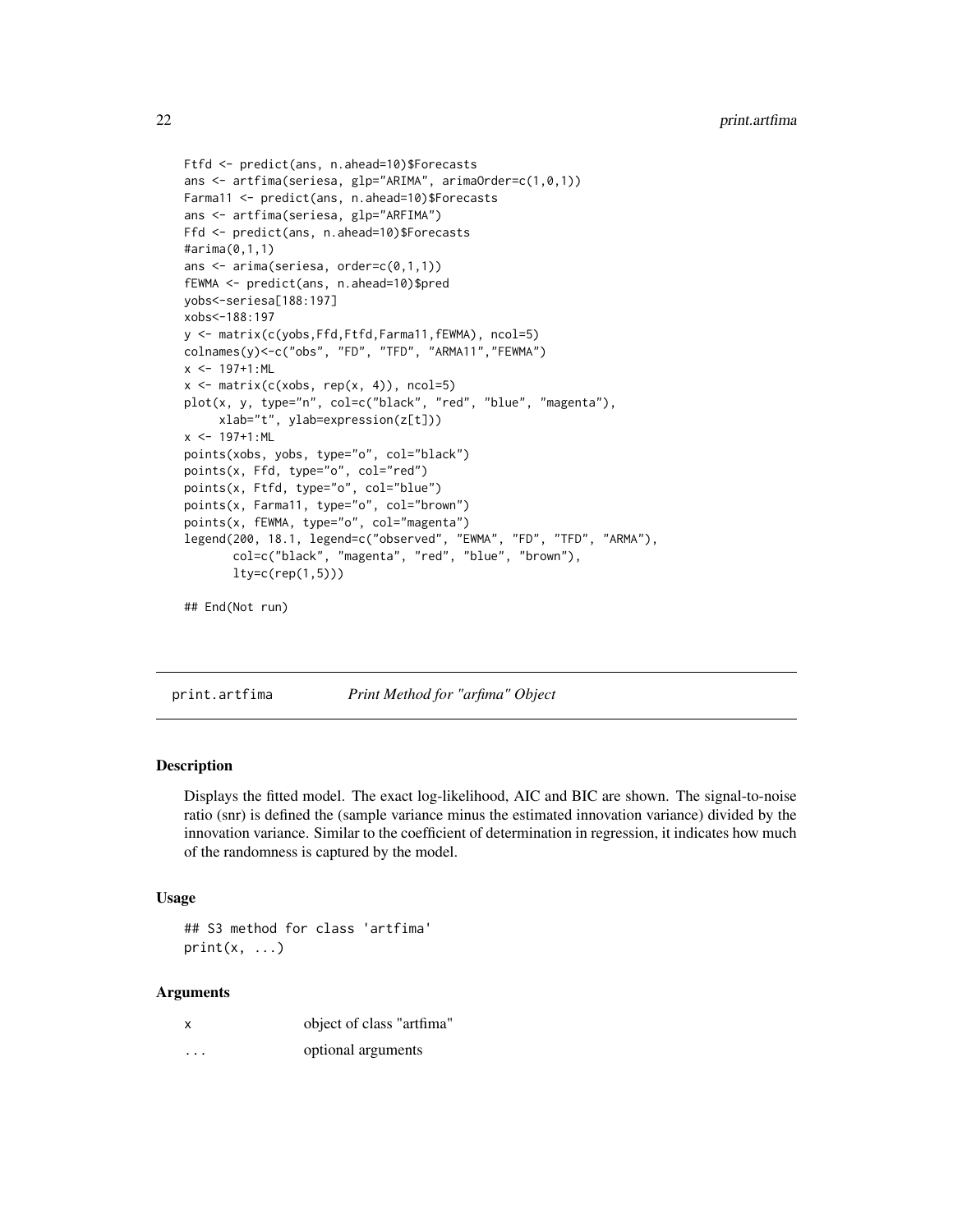## <span id="page-22-0"></span>print.bestmodels 23

## Value

A terse summary is displayed

#### Author(s)

A. I. McLeod, aimcleod@uwo.ca

#### References

TBA

#### See Also

[artfima](#page-2-1)

## Examples

artfima(rnorm(100))

<span id="page-22-1"></span>print.bestmodels *Print Method for "bestmodels" Object*

## Description

Methods function for bestModels.

## Usage

## S3 method for class 'bestmodels'  $print(x, \ldots)$ 

#### Arguments

| x        | produced by bestModels |
|----------|------------------------|
| $\cdots$ | additional arguments   |

#### Details

The plausibility is shown. This is defined for AIC by the eqn  $p(AIC) = exp(0.5 * (min(AIC) -$ AIC)), where AIC is the vector of AIC values. Similarly for the BIC.

## Value

Data frame with 6 rows and 5 columns. The first column corresonds to best models, second the second best, etc. The rows corresond respectively to the chosen AIC models, AIC values, AIC plausibility, BIC models, BIC values and BIC plausibility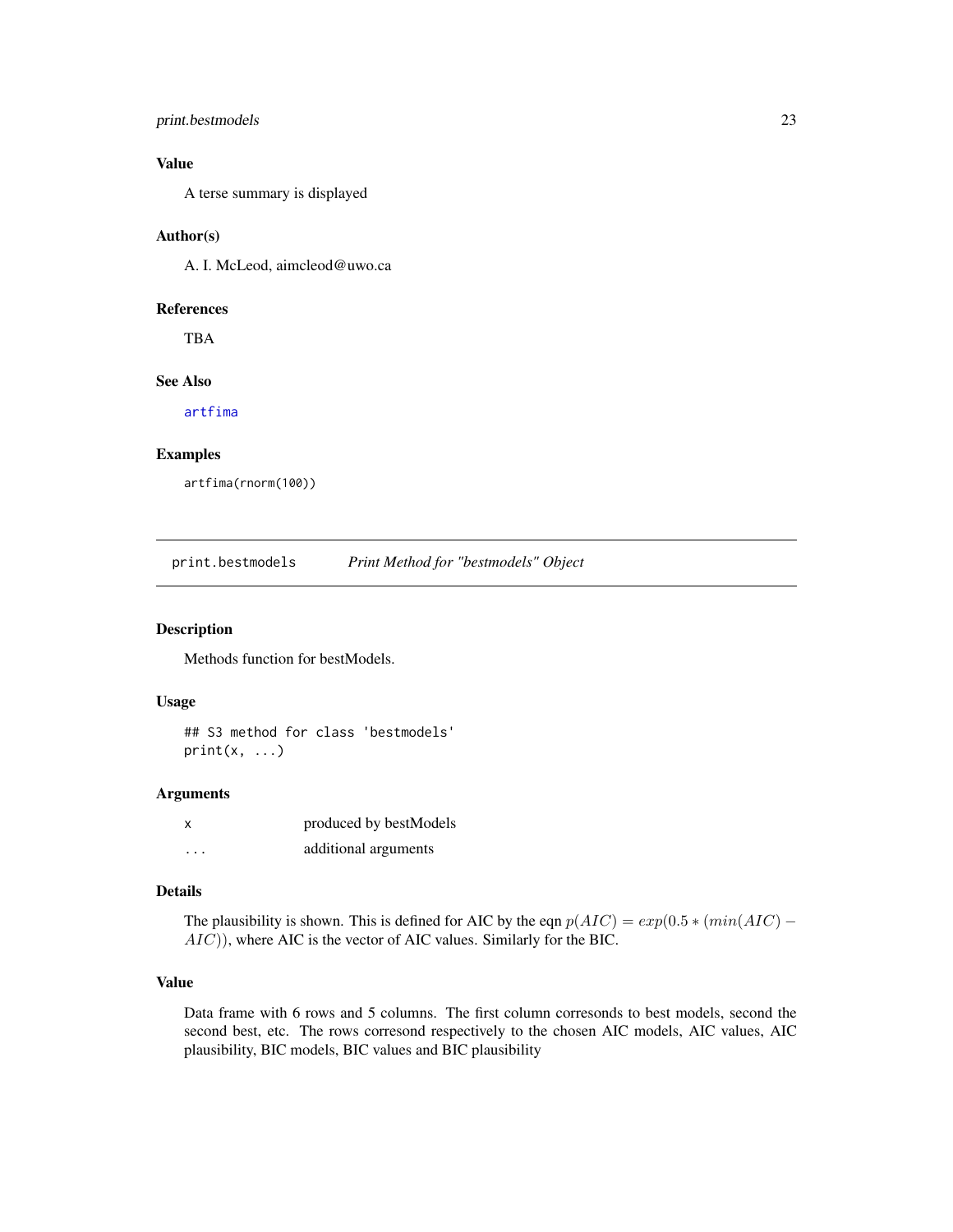## <span id="page-23-0"></span>Author(s)

A. I. McLeod

## See Also

[bestModels](#page-10-1)

## Examples

## Not run: #takes about 10 seconds data(ogden) ans<-bestModels(ogden) ans ## End(Not run)

SB32 *Turbulent flow data from Station SB32*

## Description

Turbulent flow water time series, Lake Huron, during 2009-2010. Sampled every second.

#### Usage

data("SB32")

#### Format

```
The format is: num [1:5374] -2.2 1.4 -0.6 -0.4 -1.5 -2.6 -0.9 0.5 -0.9 1.5 ...
```
### Details

See paper by Meerschaert, Sabzikar, Phanikumar and Zeleke (2014).

#### References

M.M. Meerschaert, Farzad Sabzikar, M.S. Phanikumar, and A. Zeleke, Tempered fractional time series model for turbulence in geophysical flows, Journal of Statistical Mechanics: Theory and Experiment, Vol. 2014 p. P09023 (13 pp.) doi:10.1088/1742-5468/2014/09/P09023.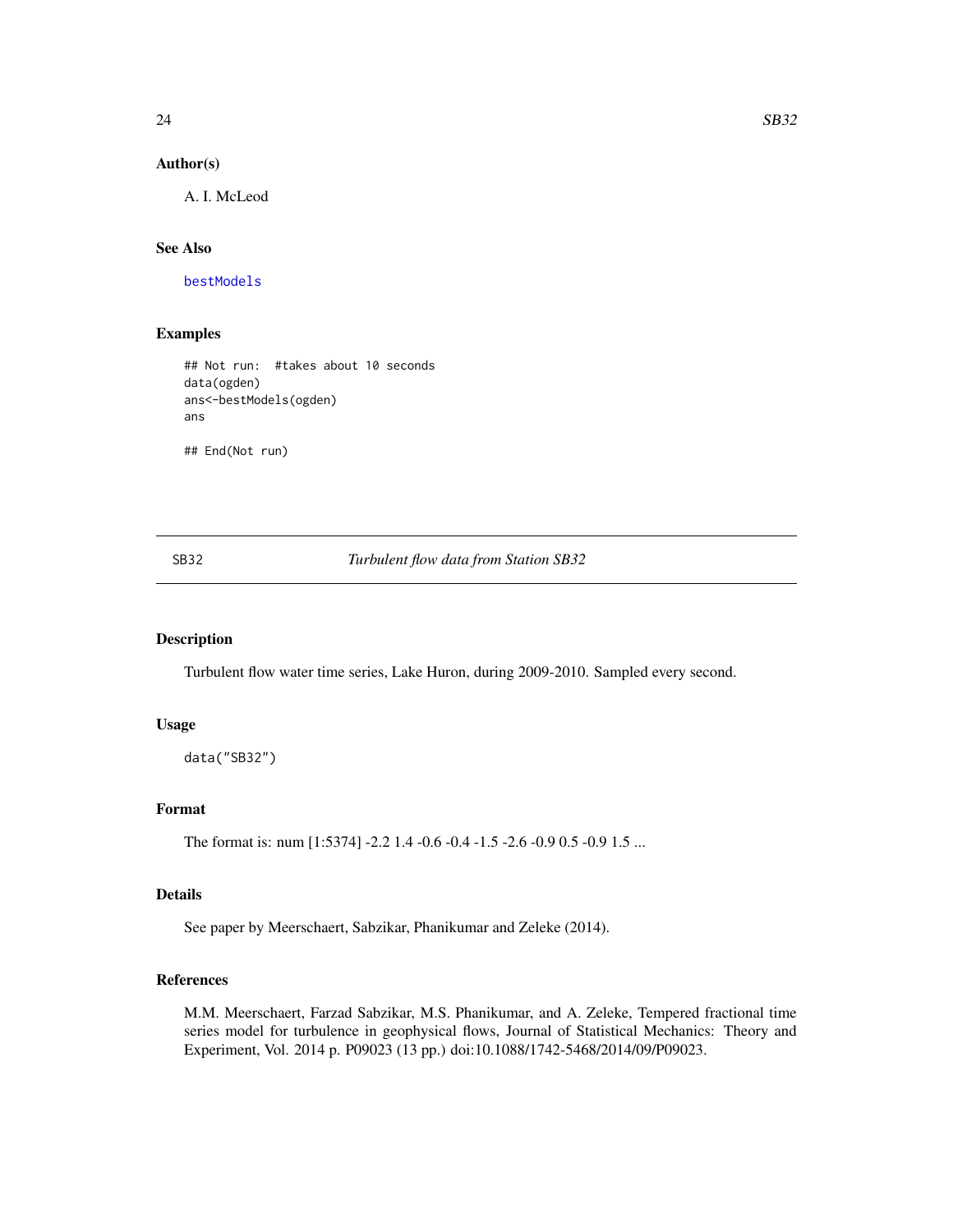#### <span id="page-24-0"></span>seriesa 25

#### Examples

```
data(SB32)
str(SB32)
#Figure from our paper
## Not run:
ans0 <- artfima(SB32, fixd=5/6)
ans1 <- artfima(SB32, arimaOrder=c(1,0,2)) #best
p <- ans1$arimaOrder[1]
q <- ans1$arimaOrder[3]
sigmaSq1 <- ans1$sigmaSq
sigmaSq0 <- ans0$sigmaSq
w < -SB32
n <- length(w)
Ip <- Periodogram(w)
fr \leq (1/n)*(1:\text{length}(\text{Ip}))plot(log(fr), log(Ip), xlab="log frequency", ylab="log power",
     type="p", col=rgb(0,0,1,0.4), pch=16)
y <- sigmaSq1*artfimaSDF(n=length(SB32), obj=ans1, plot="none")
lines(log(fr), log(y), type="l", lwd=2.5, col="red")
y0 <- sigmaSq0*artfimaSDF(n=length(SB32), obj=ans0, plot="none")
lines(log(fr), log(y0), type="l", lwd=3.5, col="green", lty=2)
TFD_label <- expression(paste("TFD, ", delta == 5/6, ", ",
                               hat(lambda) = 0.045)legend(x=-8, y=-5, xjust=0, yjust=0, legend=c("ARTFIMA(1,0,2)", TFD_label),
       lty=c(1,2), lwd=c(2.5,3.5), col=c("red", "green"), bty="n")
## End(Not run)
```
seriesa *Series A from Box and Jenkins*

#### Description

Chemical process concentration readings every two hours is comprised of 197 consecutive observations. Box and Jenkins fit  $ARMA(1,1)$  and  $ARIMA(0,1,1)$  to this data.

#### Usage

data("seriesa")

## Format

The format is: Time-Series [1:197] from 1 to 197: 17 16.6 16.3 16.1 17.1 16.9 16.8 17.4 17.1 17 ...

## Source

listed in Box and Jenkins book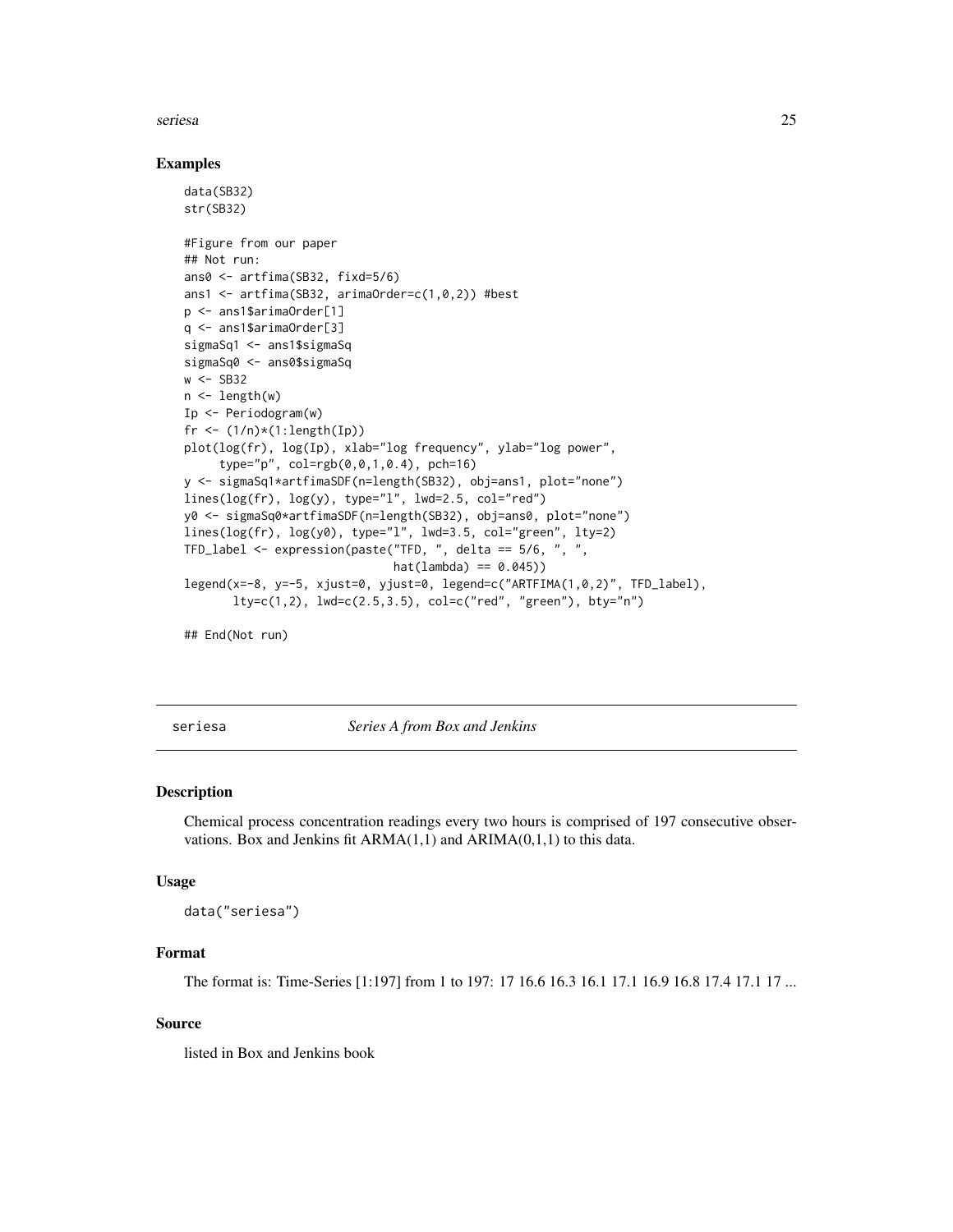#### References

Box and Jenkins (1970). Time Series Analysis: Forecasting and Control.

#### Examples

```
data(seriesa)
#compare ARMA(1,1) models and timings
system.time(arima(seriesa, order=c(1,0,1)))
system.time(artfima(seriesa, arimaOrder=c(1,0,1)))
#Remark: there is a slight difference due to the fact that arima()
#uses the exact MLE for the mean parameter whereas artfima() uses
#the sample average. In practice, the difference is almost negible.
#
#Find AIC/BIC 3 best models. Takes about 15 sec
## Not run:
system.time(ans <- bestModels(seriesa, nbest=3))
summary(ans) #summary provides plausibility as well as scores
```

```
## End(Not run)
```
tseg *Simulate Some Time Series Models of Interest*

#### Description

Time series models are simulated based on some familar characteristics described in Details.

#### Usage

```
tseg(n, which = c("BJAR2", "BJAR1", "BJAR3", "PWAR4", "BJARMA11", "MHAR9",
"NileMin", "SB32"))
```
#### Arguments

| n     | length of series |
|-------|------------------|
| which | which model      |

#### Details

BJAR1 is the  $AR(1)$  model fit to the sunspot series in BJR BJAR2 is the  $AR(2)$  model fit to the sunspot series in BJR BJAR3 is the AR(3) model fit to the sunspot series in BJR BJAR2 is the AR(2) model fit to the sunspot series in BJR PWAR4 is the AR(4) model, PW, BJARMA11 is the  $ARMA(1,1)$  model fit to Series A in BJR MHAR9 is the  $AR(9)$  model fit to the sunspot series in MHL NileMin is  $ARFIMA(0,0,0)$ , d=0.39 SB32 is  $ARTFIMA(0,0,0)$ , d=5/8, lambda=0.045

#### Value

vector of time series values

<span id="page-25-0"></span> $26$  tseg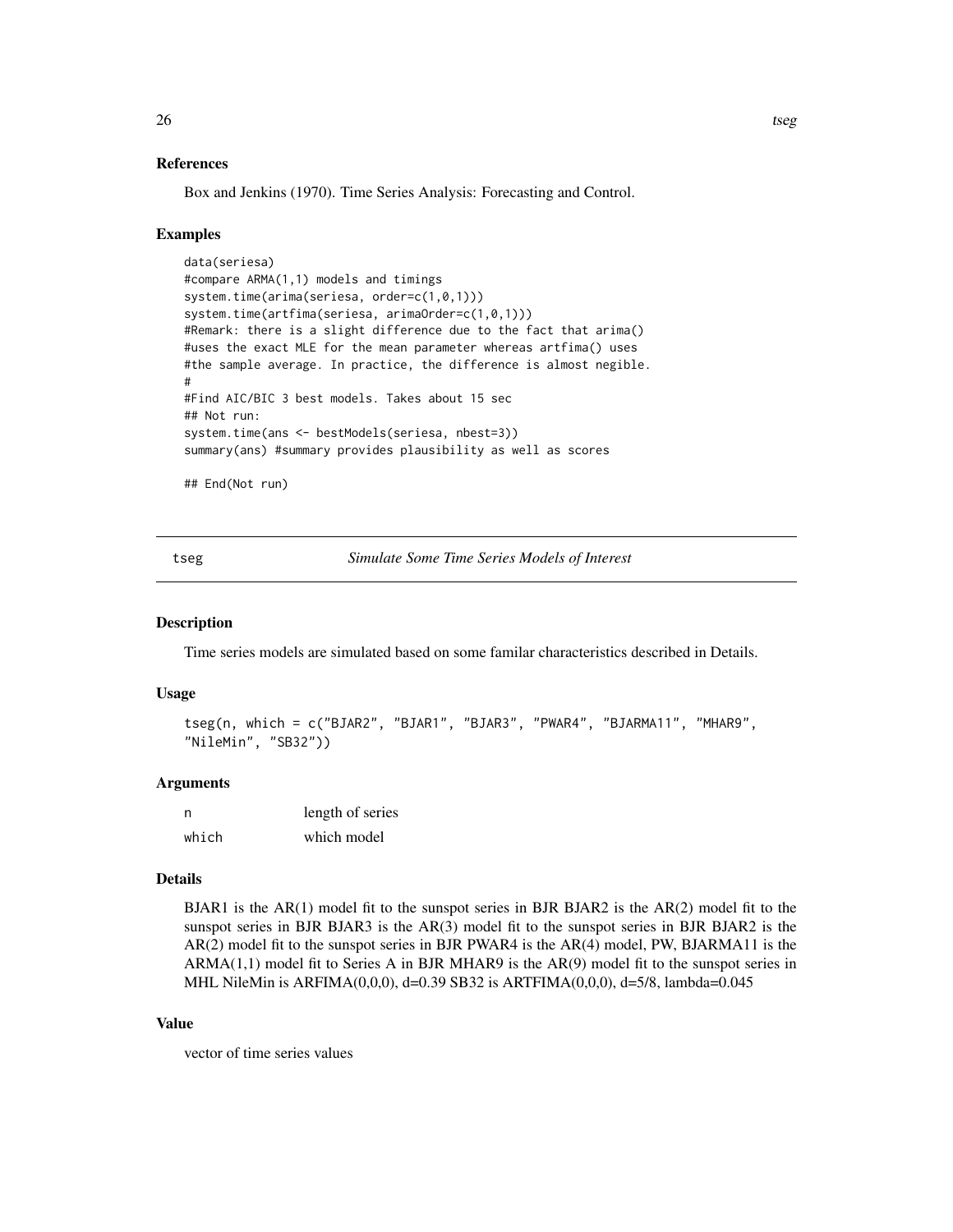<span id="page-26-0"></span>tseg 27

## Author(s)

A. I. McLeod

## References

BJR) Box, Jenkins and Reinsel (2005), Table 7.11 PW) Percival and Walden, 1990, p.45 MHL) McLeod, Hipel and Lennox, 1978, p.581

## See Also

[artsim](#page-8-1)

```
z <- tseg(5000, "MHAR9")
arima(z, order=c(9,0,0), fixed=c(NA,NA,0,0,0,0,0,0,NA,NA), transform.pars=FALSE)
```